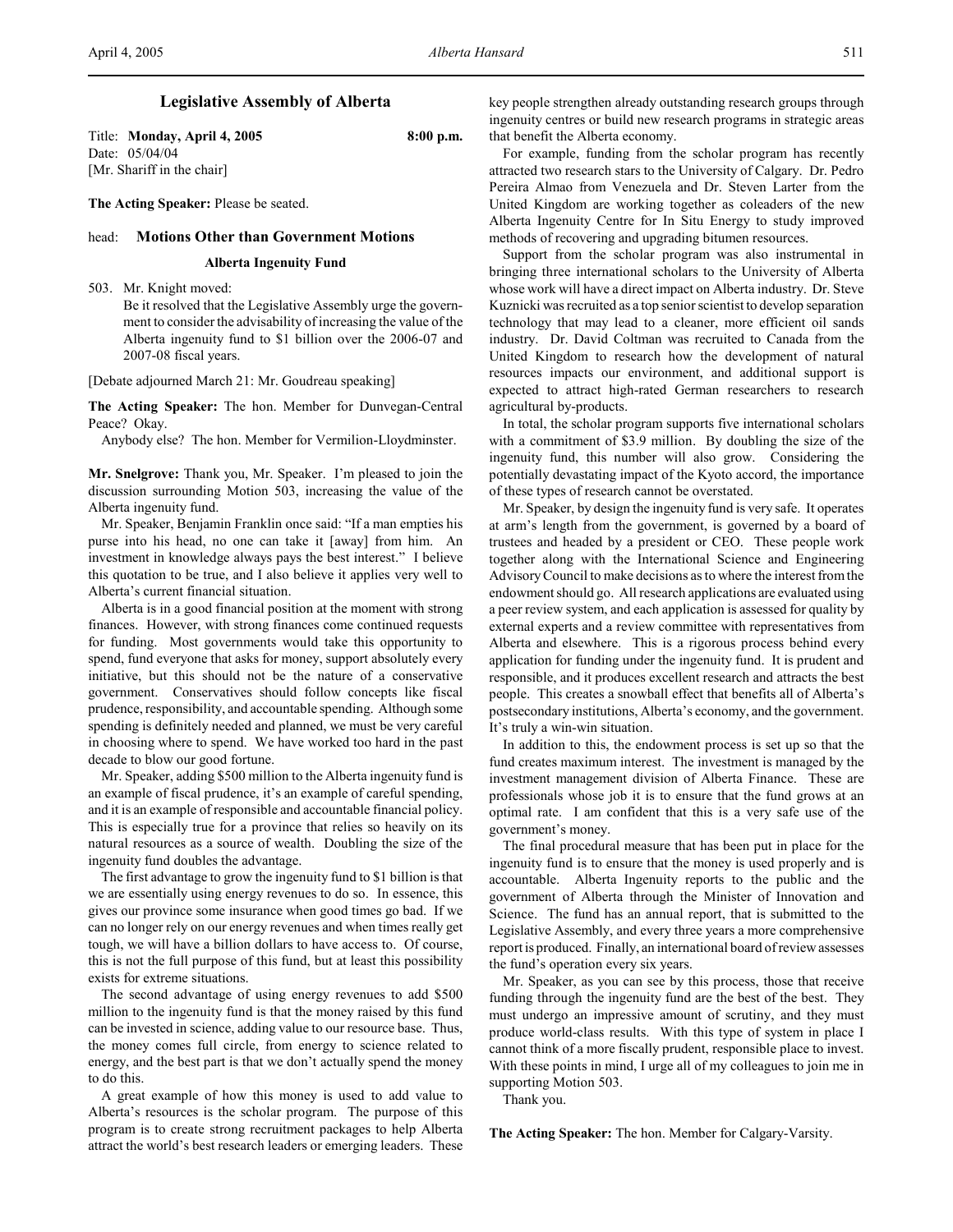**Mr. Chase:** Thank you very much, Mr. Speaker. I speak in support of the concept of this fund, an ingenuity fund. For far too long Alberta has been dependent on our natural resources, as the hon. member across the way mentioned, and without diversification we're not going to grow.

I had the opportunity along with a number of members to attend the presentation of the Fort McMurray people, and it was a wonderful presentation. There were representatives from health care, from education, and, of course, from a number of the major tar sand oil producers.

One thing painfully obvious, though, is that the producers mentioned the fact they felt that there were at least another hundred years of refineable oil available in the tar sands. The forecasts that I have seen for natural gas, which is used as part of the process for extracting this oil, unfortunately seem to be at the potential of nine years, if that, for gas that's been discovered. Unless we through the ingenuity of this organization come up with alternative methods of extraction, we're going to run out of gas long before we can turn many more barrels of oil. Likewise, we need to be looking through the Ingenuity organization at cleaner ways of producing power.

Kyoto and the problems of Kyoto were mentioned in kind of a disparaging manner. Well, organizations that were represented today – for example, Shell and Suncor, to which I'll add BP Petroleum and Petro-Canada – have already reduced their emissions beyond the level that is required by Kyoto. So we already have technology to reduce  $CO<sub>2</sub>$  emissions. Where I would like to see this ingenuity fund come into play is coming up with technology that can deal with the cleaning of our coal.

Apparently, in Alberta we have 200, 300, 500 years of bituminous coal that we need to develop to a greater extent if we're going to continue to progress as a profitable province. This is a very cheap form of energy. The  $C_0$ , that's produced is amongst the lowest amounts world-wide, and we need to tap this resource, but unless we have the knowledge and the ingenuity, which exists in the oil refining process, we're not going to go any further. We need to be using this coal-fired power as a future development for drawing out the oil from the tar sands. As I mentioned earlier, we can't just keep burning natural gas.

### *8:10*

Of course, the other problem is where ingenuity is required. While all of these projects are proceeding in the Athabasca area, the accompanying natural gas projects have been shut down for fear that they would be taking pressure away from the necessary extraction. So we have to come up with some form of balance whereby we can use our cheap power, which is certainly not gas, use that cheap coal power to draw the oil out of the sands. We're gifted as a province that we have these resources, but if we don't have organizations such as would be funded by this ingenuity fund to create the new methodology for cleaner, more sustainable development, we're doomed to failure.

This ingenuity fund will hopefully be used to come up with support for health care development, new forms of techniques that will hopefully not only prolong life but prolong the quality of life. We need to be looking at new forms of education. We have to look at not strictly a technical education, *Brave New World* khaki workers, everybody up to Fort McMurray and the geological developments, but we have to look at visions for Alberta. That vision through the ingenuity fund will provide the education for the scholars, and it is that kind of investment that is absolutely necessary if Alberta is going to progress.

We have blessings, as has been pointed out by the hon. member, in the form of our natural resources, but we have harvested to such a large extent resources such as our timber. We have this habit of sort of mowing down but not keeping up with the replanting. Hopefully, within this ingenuity fund we'll come up with a truly sustainable resource plan because the one we have right now is basically pillage and plunder and let's hope that the consequences don't catch up with us in the near future.

With the ingenuity fund increased to a billion dollars, we have the same sort of principle of investment that the Liberals proposed with the sustainability fund in the first place. As was pointed out by the hon. member opposite, this is money that comes from our current resource development, and it makes absolute investment sense to use this investment to triple our billion dollar initial layout, quadruple, quintuple, et cetera. This is seed money, and the farmer knows the value of seeding the ground and then reaping the crop that is produced. The ingenuity fund will provide this investment money, this seed money, and like the member across the way I am pleased to support the idea. Alberta needs diversification. Alberta needs to progress. We can't simply rerun the old once tried and true examples that no longer apply as we enter the 21st century.

Ingenuity: bring it on.

**The Acting Speaker:** The hon. Minister of Agriculture, Food and Rural Development.

**Mr. Horner:** Well, thank you, Mr. Speaker, and good evening. It's a pleasure to rise today and join debate on Motion 503, which urges the government to consider the advisability of increasing the value of the Alberta ingenuity fund to a billion dollars over the next three fiscal years.

The ingenuity of Albertans is the pillar of our province's success, Mr. Speaker. We rely on the inventive skills and imagination of Albertans to drive Alberta's economy, ensuring a prosperous and sustainable standard of living for all of our citizens in Alberta.

Mr. Speaker, a few weeks ago we heard His Honour the Lieutenant Governor speak about the past hundred years of innovation in Alberta. In his remarks he stated that back in 1905 Alberta was developing a telephone system. Well, in 2005 we see the completion of the SuperNet. When I say that the province's ingenuity is the pillar of Alberta's success, I am referring to examples such as these.

Mr. Speaker, that is a huge accomplishment in a mere 100 years. I'm proud to say that it is the inventive skill and imagination of every Albertan that allows our province to be a world leader in so many areas. I find it extremely important that the Alberta government continues to support and encourage the imagination and innovation of Albertans.

Just think, if we were able to come this far in 100 years, imagine what the next 100 years could bring and will bring if we stay the course and ensure that endowment funds such as the Alberta ingenuity fund continue to grow and continue to provide the necessary funding for current and future research projects. I'm happy that the government of Alberta has recognized this, and through Bill 1 they have committed to increasing the ingenuity fund by \$500 million to support basic and applied research in the province. The additional funding will double the size of the fund, building on its activities and accelerating innovation in the province.

That sounds familiar because it's exactly what Motion 503 is urging the government to do. It's good to see that everybody is on the same page on this one. What Motion 503 adds to the commitment made through Bill 1 to double the ingenuity fund is that it complements it by setting a reasonable timeline to accomplish this goal. Motion 503 urges the government to consider doubling the fund, a commitment made by the government through Bill 1, over the 2006-07 and 2007-08 fiscal years. I believe that's a very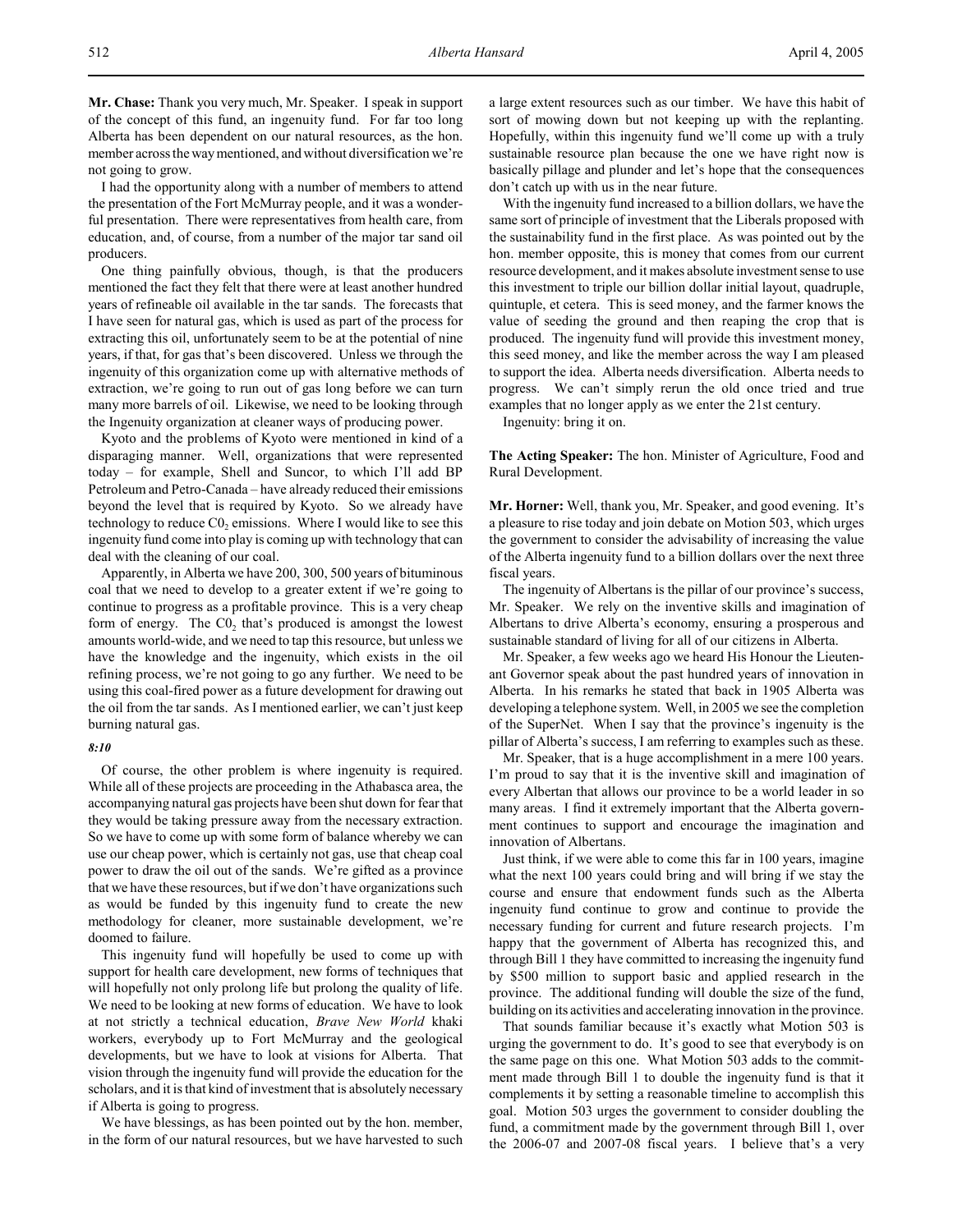reasonable timeline, especially if we consider what this type of research means for our province and all Albertans. Remember, telephones to SuperNet.

Not only is the ingenuity fund supported in current government legislation, but it's also part of Alberta's 20-year plan to unleash innovation in the province, as we heard in the 2004 budget, and I hope we'll hear about it again when the hon. Member for Drumheller-Stettler brings forward the 2005 budget. The Alberta government has said time and time again that the key to maintaining a strong and vibrant economy is the ability to create new opportunities by applying knowledge and technology. But as Albertans work to unleash their full potential, we must also manage our resources wisely for future generations. This is the commitment the province has made through the 20-year plan, to renew the government's commitment to investing in research and innovation that helps provide Albertans with a superior quality of life.

Mr. Speaker, this commitment can be seen every day through examples of continued research into alternate sources of energy, as the hon. member talked about, improving energy efficiencies and pursuing new emissions reduction technologies. In addition, we're seeing new and improved institutions that guide research and innovation as well as link, co-ordinate, and encourage cross-sector research and development in a number of Alberta industries such as information and communications technology, agriculture, environment, forestry, health, and bioenergy. Along with these initiatives we are seeing increased investment in the health research innovation centres in Edmonton and Calgary, the Alberta Heart Institute in Edmonton, the National Institute for Nanotechnology, as well as, as I mentioned before, the finalization of the Alberta SuperNet, which brings high-speed broadband service to Albertans across this province.

Motion 503 complements the past commitments made by the government of Alberta by putting a timeline on doubling the ingenuity fund to a billion dollars over the 2006-07 and 2007-08 fiscal years. I believe this to be a reasonable timeline and an initiative that this Assembly needs to support to ensure that Alberta remains a world leader and the best place to live, work, and play in North America, if not the world.

I encourage all members, Mr. Speaker, to support Motion 503. Thank you very much.

**The Acting Speaker:** The hon. Member for Edmonton-Manning.

**Mr. Backs:** Thank you, Mr. Speaker. I rise in support as well on Motion 503, and I echo many of the statements of the previous speakers on this motion. This process of endowment funds is a wise and prudent use of our surplus in these times of great royalty surpluses and other things that are coming into the process to the government of Alberta and to the people of Alberta.

Perhaps it just doesn't go far enough. The Alberta Liberals worked hard on a surplus policy and spoke at length on it in the last election. The purpose of these things, I think – to look to the future, look to the children, look to developing our economy through the use of our scientific research – is just incredibly important. It has worked for many, many years in medical research. You know, the former Premier in the '70s worked hard at that I think and really established some great precedents, and it has paid off in spades for Alberta, for Albertans, and for Canada – for the world, for that matter.

### *8:20*

The types of research that can be brought forward in this I think

are really important because they can help in developing the oil sands; they can help in developing the really new technologies in scrubbers in the coal and in the oil sands. You know, some of the stuff in Syncrude and Suncor and Albian Sands over the last decade have been remarkable improvements, and if some projects in terms of research can be brought forward to look at that even more, sequestration of carbon dioxide, we can probably even look to making money off of some of the environmental advances that are possible.

You know, we look to the children. My nephew won a science fair award for Canada for grade 8 on an agricultural project for his science fair. It was phosphorus indicators on BSE prions in a nanotechnology science fair project. That's grade 8. You look at our young Albertans coming up, looking to develop ways to deal with BSE, for example, to identify a cheaper test, an easier test through the use of phosphorus indicators with nanotechnology is incredible.

You know, some of these Alberta kids and some of the people that are brought in to look at these types of research I think can only advance our society and advance our economy and advance the way we do things, not only in the real boom areas like the oil sands but to revitalize agriculture, to look at all the other areas that have been mentioned by some of the previous speakers.

The R and D in Alberta has been low. We have not been coming up to the numbers for the rest of Canada and certainly not to many of the western nations for many years, and I think this can hope to begin to improve that. I again say that I am in support of this motion, and I look forward to it being passed.

Thank you, Mr. Speaker.

**The Acting Speaker:** I hesitate to interrupt the hon. Member for Edmonton-Manning, but under Standing Order 8(4), which provides for up to five minutes for the sponsor of a Motion Other than a Government Motion to close debate, I would invite the hon. Member for Grande Prairie-Smoky to close debate on Motion 503.

[Motion Other than Government Motion 503 carried]

**Mr. Stevens:** Mr. Speaker, at this time I would seek the unanimous consent of the House to revert to private members' business under private members' public bills, particularly second reading on Bill 203.

[Unanimous consent granted]

# head: **Public Bills and Orders Other than Government Bills and Orders Second Reading**

# **Bill 203**

# **Report on Alberta's Legacy Act**

**The Acting Speaker:** The hon. Member for Edmonton-Centre.

**Ms Blakeman:** Thank you very much. I'm very pleased to stand and move second reading of Bill 203, the Report on Alberta's Legacy Act, on behalf of my colleague, the Member for Edmonton-Gold Bar.

This proposal that is found in Bill 203 is an important part of the Official Opposition Liberal policy that we developed and, in fact, which had great response during the last election. A number of my new colleagues that have been able to join us in the Assembly I think would credit this policy with helping to get them into these seats.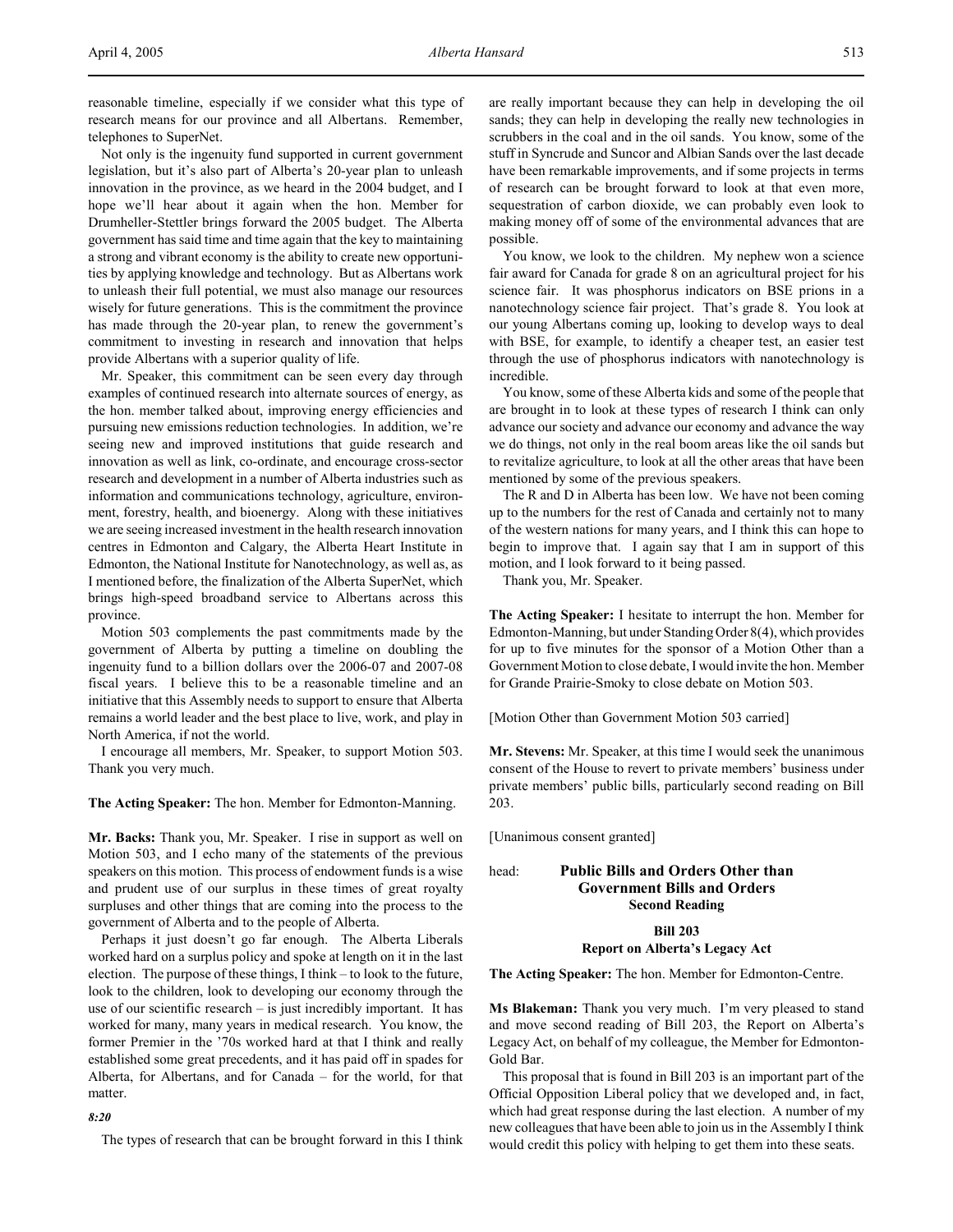In essence, what's being proposed here, Mr. Speaker, is that we would acknowledge that there was a particular policy of investment for any surplus, so the bill is creating a surplus investment policy. What we are setting forth in the bill is that of any surplus – and we identify what would be the surplus because, of course, we're taking out the \$2.5 billion that goes into the sustainability fund. That initial \$2.5 billion always goes off into the sustainability fund. Any monies after that would be allocated in the following manner: 35 per cent into the heritage fund . . .

**The Acting Speaker:** Hon. members, we are in Assembly right now. It's not committee stage. People should be seated in their own places, please.

Hon. Member for Edmonton-Centre, you may proceed.

**Ms Blakeman:** Thank you very much, Mr. Speaker. I was outlining the allocation of surplus funds, and it would be as follows: 35 per cent of any surplus would go into the heritage fund; 35 per cent into an endowment fund for postsecondary education; 25 per cent into a capital account for infrastructure; and 5 per cent into an endowment fund to support the humanities, social sciences, and the arts.

I'm just going to loop back a bit here, Mr. Speaker, and note that the idea of the 35 per cent into an endowment fund for postsecondary education I believe has been picked up by the government and, in fact, was a prominent part of Bill 1, the flagship bill from the government, for their access bill, which was all about a postsecondary endowment fund. So you have the allocation. We know that this appeals to the government at least in part because they've already taken part of what our suggestion would have been.

The second part of what we're looking at being proposed in this bill, Mr. Speaker, is that there would also be a report that's required by the Minister of Finance. At the end of each fiscal year, starting with this fiscal year, March 31, 2005, the bill would require that the Minister of Finance prepare a report on how the financial affairs of the government would have been affected if the surplus investment policy was implemented. It requires that this report that the minister does would be made public, and as you know, that kind of accountability and real transparency is a trademark of the Alberta Liberals, and something we feel very strongly about. We push the government to do the same thing on their side, and we're very happy to lead by example with what we're proposing, in fact, in this bill.

As part of making the bill public, we would require that the report be tabled in the Assembly at the first opportunity, and if the House is not sitting, that a copy would be tabled with the Clerk and a copy made available to each member, which is a process that's available as a way of doing a tabling when we are out of session.

We've also made a provision because the 5 per cent allocation for the endowment fund to support the humanities, social sciences, and the arts is a fairly small allocation, and we've allowed that when that fund exceeds \$500 million, then the minister would supplement any additional funds available by allocating back to the other three funds. We lay out a proposal for that there.

Finally, we put in the act that there would be an automatic review of the act at the end of five years from it coming into force. That review would also be submitted to the Legislative Assembly within a year of beginning the review. In other words, five years from now we begin a review process that within a year must be completed.

#### *8:30*

As I say, Mr. Speaker, I've outlined what's being proposed in the bill, and I think what's important about it is that certainly when I was out during the campaign talking to people door-to-door, people were really captured with the idea of a vision that moved beyond today. Everyone recognizes that we have enormous revenues available to us right now and for the short distant future coming from our natural resources, and what they most wanted to know was: is something going to be done with this money that will have a lasting effect, that would affect my children or my grandchildren or even my great-grandchildren? They wanted to know that it was being planned in a way that we wouldn't just look up 20 years from now and go: "Whoops, what happened to it all? I don't know." They wanted to know that there was something specific that it was being directed towards.

People were really captured, really caught by the idea of allocating it to these various funds. Everybody liked the idea of the postsecondary endowment fund. I suspect that that's why the government has picked up on it and in fact introduced it in their own Bill 1. But they also liked the idea of investing in and expanding the heritage savings trust fund. The choices the government has made over an extended period of time now have not grown the heritage fund. In fact, it's about the same amount of money as it was in 1986 or something, so it hasn't even replenished itself. It hasn't even kept pace with inflation. People really wanted to see that happen; they wanted to see that fund grow. So they like the idea of setting aside a certain percentage of money that would go there.

Certainly, most people recognize the need for investment in infrastructure. I've heard the figure of an \$8 billion deficit in infrastructure repeatedly, and we need to work hard to pay off that deficit now. People were certainly willing to give the government credit for paying down that deficit that was owed by the province, but they also were recognizing that in doing so, other deficits were created. One of the big ones was an infrastructure deficit. They really welcomed the idea of directing a certain portion of any surplus towards addressing those problems that have been created.

Finally – and this is a particular interest of mine – we have a lot of interest and there is certainly a lot of encouragement from the government right now to invest and bring in other partners to enhance our postsecondary educational institutions. I always have a caution there because there's a worry that we end up basically having mortarboard factories, that we're producing little engineers and little nurses and they all come out like little widgets, rather than concentrating on a good education and the ability to think and research.

Thank you very much for the opportunity to speak in second reading to Bill 203.

**The Acting Speaker:** The hon. Member for Highwood.

**Mr. Groeneveld:** Thank you, Mr. Speaker. It is with great pleasure that I join the debate on Bill 203, Report on Alberta's Legacy Act. In reading this bill, I fail to find where and how it would benefit Albertans.

As members of this Assembly we have been entrusted with the solemn duty to represent our constituents' interests as well as the interests of all Albertans. I believe that each of us here is working in the interest of our constituents regardless of what side of the Chamber we sit on. Often there are disagreements about how to best serve this province and what course of action will offer Albertans the greatest benefit, but I believe that we are all working towards the same goal. This goal of working for Albertans has been evident in almost all of the legislation that I have seen in this Chamber, even those which I don't agree with. I'm sad to say that this has come to an end with Bill 203. Mr. Speaker, Albertans will realize absolutely no benefit from passing Bill 203. None.

This bill asks the government to prepare a yearly report on what might happen if the government directed a possible surplus in a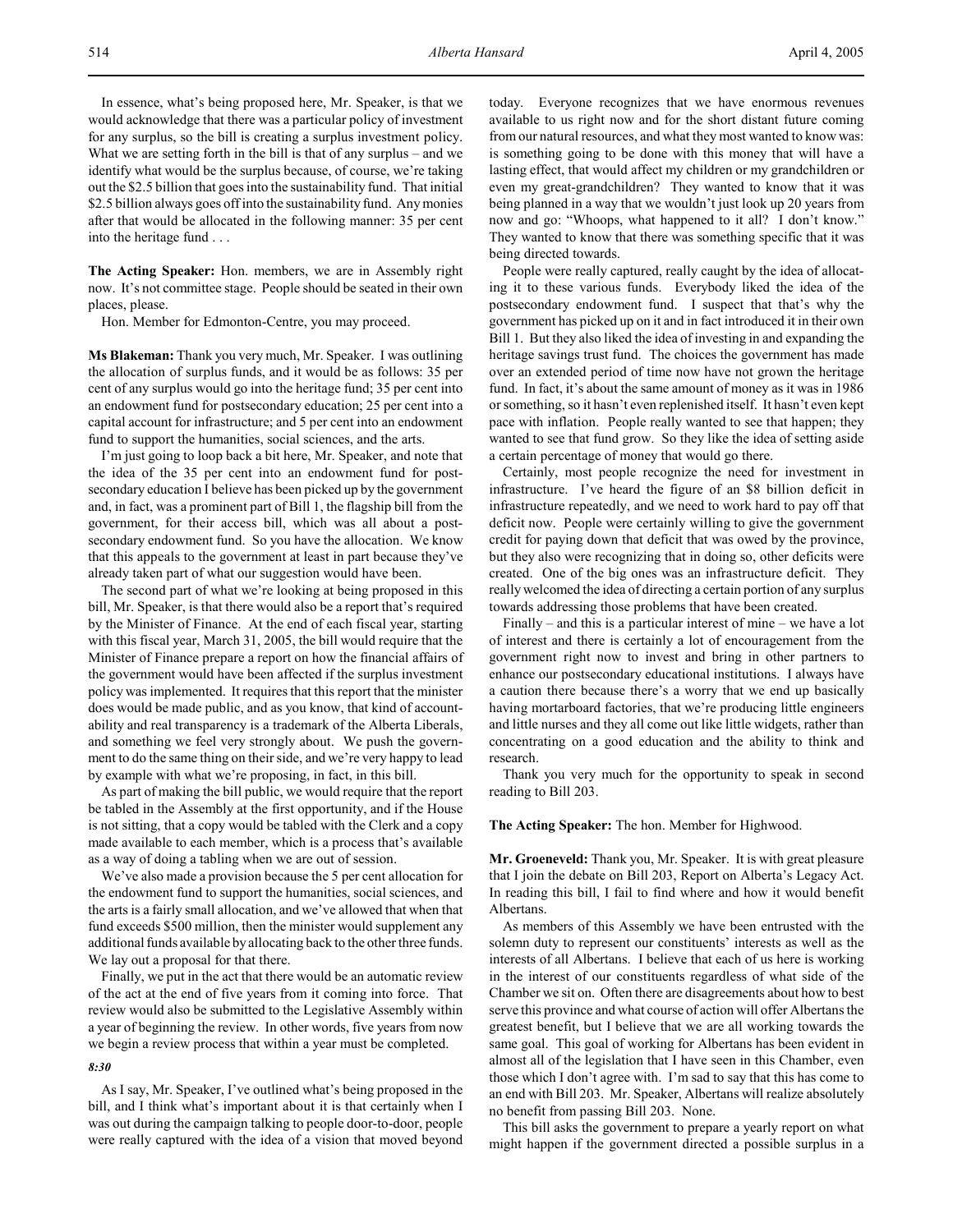specific way. This bill is so fraught with errors that I hardly know where to begin. The bill asks the Legislative Assembly to approve the perpetual funding of research into an Alberta Liberal election platform. Perhaps next the Member for Edmonton-Gold Bar will put a bill before the Assembly asking the government how the Alberta party can pay off their debt.

The Member for Edmonton-Gold Bar is requesting that Alberta taxpayers pay to research an idea the opposition was trying to convince Albertans to accept not five months ago as being viable for the future of this province. I find this exceptionally suspect. First, asking taxpayers to pay for a campaign tool calls into question the ethical implications of this bill. Secondly, putting forward this bill essentially states that the Liberals have no idea what effect this policy would have on our province had they actually formed the government. I guess this shows that the members over here feel that touting some plan, any plan, is fine even if you don't know the consequences. Plans such as these would endow Albertans with quite a legacy. Quite a legacy indeed, Mr. Speaker.

Mr. Speaker, all questions of intent aside, I have a great many concerns about the content of the Report on Alberta's Legacy Act. Firstly, I am uncertain of what, if any, benefit would be realized by creating a report on something that the government is not currently engaged in or looking to as a possibility. It would seem that this report would be superfluous, especially in the face of the numerous budget documents that the government currently publishes. The budget, quarterly updates, and the annual report all give to Albertans a detailed accounting of the government's expenses and clearly outline the government's spending priorities.

Discounting the fact that creating a report of this nature would not benefit Albertans, I will briefly discuss the investment plan around which the report would centre. This act is focused on the use of Alberta's budget surpluses, and I would like to begin my comments here. At the risk of sounding redundant, I feel that it is necessary to point out that unbudgeted surpluses are exactly that: unbudgeted. They constitute unpredicted and largely unpredictable excess revenue coming into our provincial coffers. The majority of revenue streams on which a government traditionally draws are largely predictable. Corporate and personal income tax revenue, investment revenue, and most other revenue streams can be predicted. However, natural resource revenue is volatile and generally difficult to predict.

The budget surpluses that Alberta has enjoyed in the recent past are directly related to energy prices. Past experiences have proven these prices to be exceptionally volatile, and they tend not to be sustainable for long periods of time. So while we have recently had the good fortune to enjoy surpluses, they cannot be predicted with any degree of certainty into the future, and to suggest that they could would be certainly foolhardy. What would be even more foolhardy would be to entrust the realization of Alberta's priorities to budget surpluses. Yet this is what Bill 203 appears to do.

This bill would dedicate surpluses to the heritage fund, two funds dedicated to postsecondary education, and the capital account. These are concerns that have been raised by Albertans, and consequently they are being addressed by the provincial government. Mr. Speaker, postsecondary education has been identified by Albertans as being one of their top priorities. Alberta's future strength as a member of the dominion as well as a member of the international community is dependent upon the diversification of our economy. We can use our current and historical strengths in primary industries to build secondary and tertiary industries here at home.

Alberta's postsecondary education system is good, but there's always room for improvement. The provincial government has responded to this by bringing forward fiscally prudent and financially viable strategies to ensure that Alberta students will never be at a loss for postsecondary education due to spaces or financial circumstances. The creation of a fund dedicated to postsecondary learning, increasing the value of the Alberta heritage scholarship endowment fund, and increasing the value of the Alberta ingenuity fund exemplify the government's continued commitment to postsecondary learning in our province.

### *8:40*

It is important to note that these initiatives are not dependent on the posting of a budget surplus to be achieved. The government is not gambling the future of Alberta's postsecondary institutions on \$57 a barrel oil and equally high natural gas prices. Bill 203 has all the appearances of doing just that. Albertans have said that provincial infrastructure is an issue which needs to be addressed. The government has responded by committing an initial \$3 billion to municipalities to assist in relieving pressure on their infrastructure system. Again, this measure is not dependent upon a budget surplus to ensure that this happens.

Mr. Speaker, a provincial budget surplus due to higher than predicted energy levels is a great thing. It indicates that Alberta's economy is on track and that Albertans are in a position to benefit from resource revenues. However, a budget surplus is not something to build future spending upon; nor is it something that can be depended upon. Albertans learned this lesson 20 years ago, and we are quite unlikely to forget it.

Mr. Speaker, passing Bill 203 would enact a law that would require a report on something that may or may not exist five to 10 years from now. That would be quite the report to have tabled in the Legislature. I can see the title now: Report on Budget Surplus that Does Not Exist.

Because of these few reasons that I have outlined as well as other reservations, I will vote against Bill 203. It is a law that will not realize benefit for Albertans and therefore serves no real purpose.

Thank you, Mr. Speaker.

**The Acting Speaker:** The hon. Member for Calgary-Varsity, followed by the hon. Member for Battle River-Wainwright.

**Mr. Chase:** Thank you very much, Mr. Speaker. Another name for this act could be: A Future Formula. The hon. member who spoke before me suggested that surpluses in the future were not a guaranteed circumstance. Yet tonight we've been talking about vision, we've been talking about ingenuity, and we've been talking about renewal. I mentioned earlier on the notion that we heard from the members of Suncor, Shell, and a number of the plants that are working up in the tar sands, that they estimate that there are billions of barrels and therefore multibillions of dollars discovered, waiting to be extracted, and this is what our act is looking at.

In terms of value for money, this government over the last 12 years in royalties alone, oil and gas royalties, earned \$69 billion. Is there some sense that this government is going to stop managing the affairs of this province to the point where these record surpluses will no longer be there? That's what the member has suggested, that all of a sudden these surpluses are going to dry up and that we can't count on them.

What the Alberta Liberal Party is doing, rather than looking back, is looking forward. We're looking at the basis of research that has been provided by a variety of oil exploration companies, by a variety of natural gas companies. They've indicated to us that we're not at the end of the boom; we're basically at the middle or the beginning of it. If we can sustain the types of exploration and extraction, keeping in mind doing it in a safe, environmental manner, then basically the sky is the limit.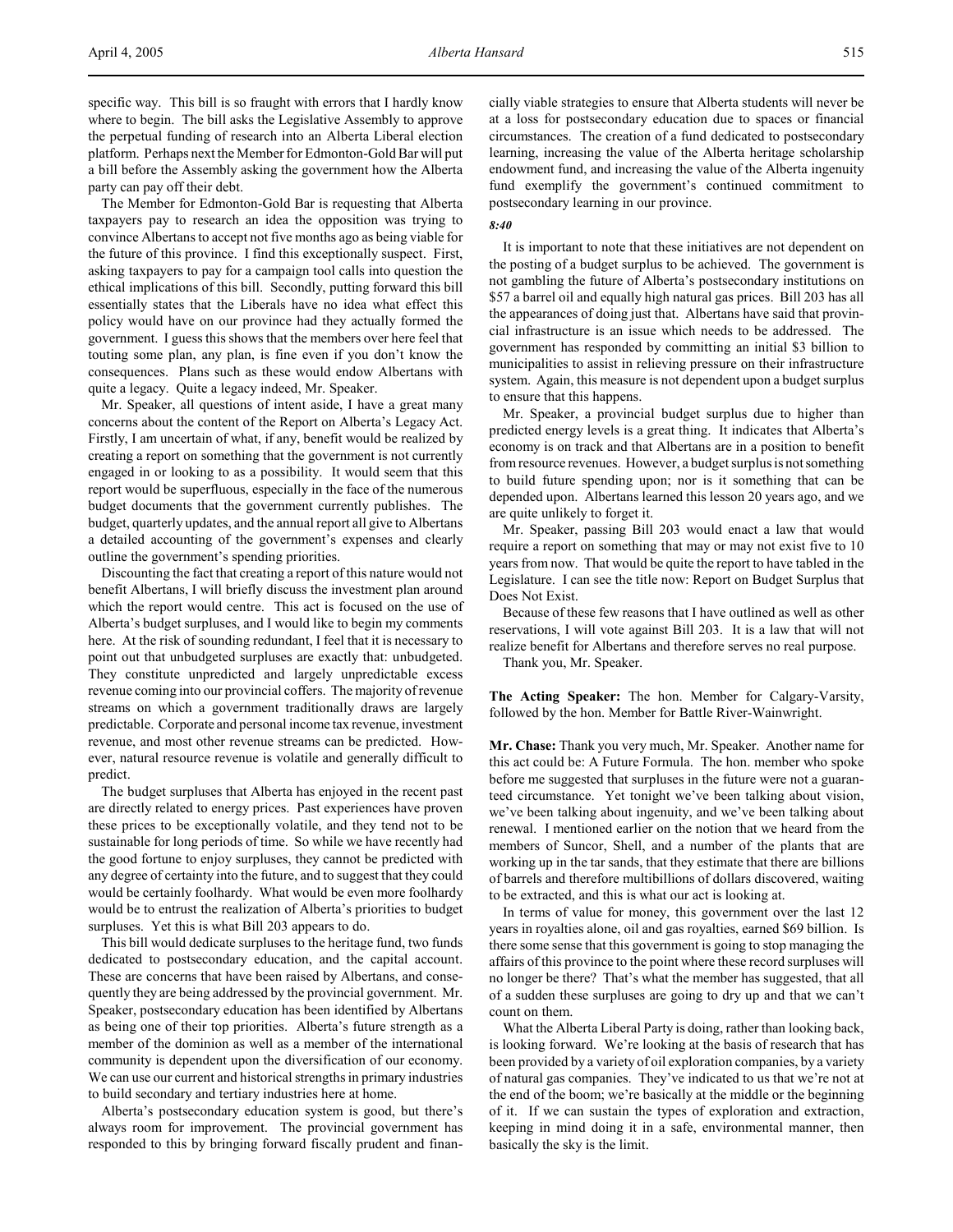Premier Lougheed created the heritage trust fund. That was a vision. We're building upon Premier Lougheed's vision, and we're saying: let's take that vision, but let's not only build the heritage trust fund, which we would do by the expenditure of 35 per cent of future surpluses. We would also deal with the problem that, unfortunately, the government has failed to deal with, and that is the growing infrastructure problem. Three billion dollars over five years is not going to even deal with past projects, never mind keeping up with present and future projects. We need a guaranteed revenue source beyond just the general revenue. We can't keep upping health care taxes indefinitely. The government in its wisdom forgave seniors having to pay premiums, but we have to now come up with some other way of supplementing that income, and it's through ingenuity and through vision that we'll do this.

The idea that this is not a visionary move, that it's questionable, that we don't have the facts and figures: there's a reality. With the exception of one postsecondary constituency in the southern part of this province, every other postsecondary constituency obviously bought into the idea of a legacy fund.

I, for example, represent the constituency of Calgary-Varsity, in which stands the University of Calgary. The hon. Member for Calgary-Currie represents Mount Royal College, which we hope will soon receive university status with funding based on our legacy fund. We have another representative from Calgary-Mountain View, who represents the Southern Alberta Institute of Technology and the arts college. Of course, Edmonton-Centre: Grant MacEwan College, Alberta College, NorQuest. We have our hon. leader representing the constituency of the University of Alberta and on and on and on. Each of the postsecondary institutions, at least seven out of the eight, are represented by an alternative viewpoint, which obviously sold in this past election or we wouldn't be here.

This formula for the future spells out the answer to a number of problems that have been created by this government. First off, it deals with postsecondary. It offers 35 per cent. It doesn't offer it as a one-time. It doesn't offer it as a "Here's your \$3 billion." It doesn't say, "We'll temporarily freeze tuition for the fall of 2005, but, you know, we're going to review it." What it offers is in perpetuity, into infinity. As long as we manage our resources and provide a continual royalty stream, then we can rebuild the institutions.

That's where the vision is lacking. We've talked about \$3 billion. The government has talked about \$3 billion for infrastructure over five years. The government has talked about \$3 billion in terms of postsecondary. But these are one-shots. These aren't into perpetuity. They're not into the future. They do not address infrastructure.

In fact, the three of us from Calgary had a meeting this past Friday with representatives from the Southern Alberta Institute of Technology. They talked about their infrastructure problems. We've had similar meetings with the University of Calgary. We've had meetings with Mount Royal. We had meetings with – I'm trying to think of the name of the institution that provides postsecondary training – Bow Valley College. Excuse me for temporarily forgetting that name. But these various organizations have come up with unique ideas of joint shared responsibility where all campuses could come together in a downtown version where Bow Valley College, the U of C, Mount Royal, SAIT, the College of Art could all be sharing space in a very novel approach. That requires funding. That requires vision. So we have provided that vision with the 35 per cent we've suggested for postsecondary.

Infrastructure, the area that I'm the critic for. It has been brought out numerous times that it's an \$8 billion deficit. Well, I would suggest that that deficit is closer to the \$10 billion surplus that we're projected to receive this year. Unless we start dealing with the past problems, if we don't deal with the operating grants of the colleges,

if we don't fix the decaying infrastructure that they're currently experiencing, we can't move ahead to the future.

## *8:50*

That is why as a Liberal party in the election when we went door to door, we suggested that there be 25 per cent of future surpluses set aside for infrastructure because we recognize that it's basically been abandoned for the last 12 years. The beauty of setting aside 25 per cent, which when you look at it in terms of these dollars that were existing, would be in the area of \$2,500,000,000 of this projected surplus that we're talking about for this fiscal year. Can you imagine what we could do in terms of repair? In fact, \$2,500,000,000 in a single year would be almost the equivalent of what our honoured members are proposing for a three- to five-year plan. Three billion over five years. Here, in a single year we could accomplish that.

That's the type of vision we need to be looking at, a vision that takes us into the future by first dealing with the past. Repair the mistakes, repair the neglect, build the various areas back to the state that they were prior to us dumping all our money into paying off the deficit and the debt. These are great, lofty ideas. We've had billions of dollars, but we're now still setting aside money to pay it off eight years from now based on the slow process of paying it off.

One of the biggest areas – this is another area of concern for me personally because I'm also the critic for parks and protected areas. I give credit to the idea that they're talking about a \$42 million investment in tourism. That's a great idea, but what happens when they get here? What happens when they drive out into the wilderness, and they see the deteriorated condition of our parks and protected areas?

**The Acting Speaker:** The hon. Member for Battle River-Wainwright, followed by the hon. Member for Edmonton-Calder.

**Mr. Griffiths:** Thank you, Mr. Speaker. I appreciate the opportunity to join debate on Bill 203, the Report on Alberta's Legacy Act. Since becoming MLA for the constituency of Battle River-Wainwright in 2002, I've read and spoken to many pieces of legislation, including numerous private members' bills and motions. There have been plenty of good and timely pieces of legislation that generally addressed important issues affecting Albertans. Many helped raise awareness or potential concerns. Others served to improve how this province is run and managed.

On the other hand, Mr. Speaker, there have also been some not so timely or helpful pieces of legislation that not only didn't help address any issues or needs in particular but, in my humble opinion, wasted the time and the resources of this Legislature, time and resources which could have been devoted to other, more important issues such as rural development.

Having said this, I do not want to point fingers at any particular side of this House, Mr. Speaker. We've all been guilty of this. However, I am a firm believer that we as representatives of the people of this province should bring forward and pass laws that make a real difference to Albertans so that when the legislative session wraps up, we can be proud not of the number of laws we passed but, rather, the quality of laws enacted.

In my view, Mr. Speaker, Bill 203 falls in the category of bad private member's legislation. It is not the most efficient use of our time and resources. I say this because not only does Bill 203 deal with fiction, but worst of all it deals with bad fiction. The entire Liberal bill calls for a coulda, woulda, shoulda report. This should be called the Liberal Hindsight Report: Governing out of Your Rearview Mirror.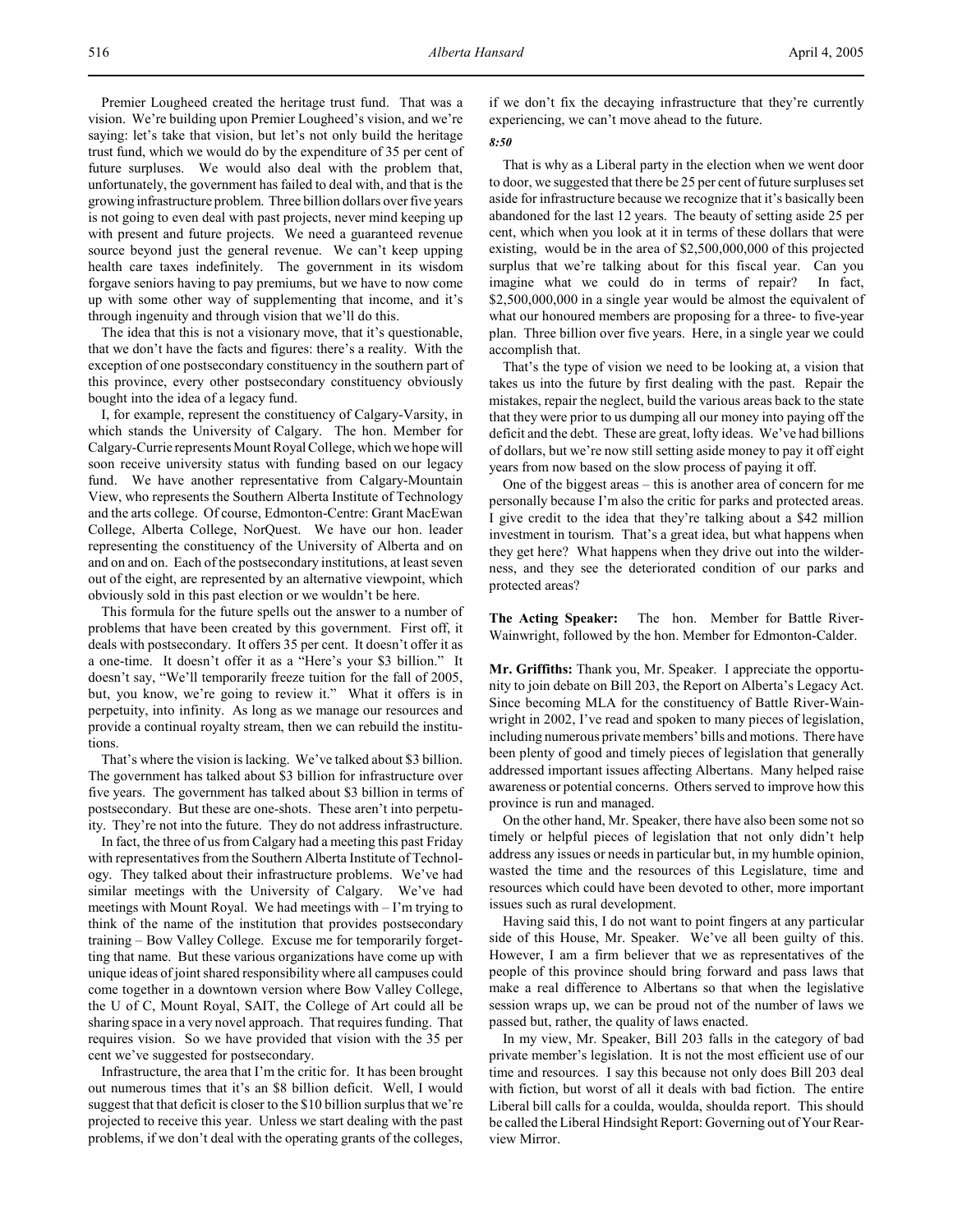We already have a report that tells how our financial decisions impact this province. It's a very good report, Mr. Speaker, one that is thoroughly informative and, most importantly, based on a true story. It's called the government of Alberta annual report, and I invite my colleague from Edmonton-Gold Bar and the members of this House to give it a read. It reflects the favourable fiscal situation Alberta currently finds itself in, i.e. the best place in Canada to live, and it is indicative of what our province has been able to accomplish through responsible fiscal policies and careful use of taxpayers' dollars.

The report also is a reflection of the fact that this government does not deal with fictitious situations and what-ifs. It's a reflection of the fact that the government's role is to govern and govern effectively by making sound fiscal decisions. Wasting time pontificating on what might have been is not a Conservative practice. Should we adopt this bill and pontificate about the choices this member would like to see made? Perhaps we should do several reports evaluating multiple scenarios. Perhaps we could have 83 different reports. Where would it stop, Mr. Speaker? And what would be the benefit to Albertans?

Mr. Speaker, the government needs to make the best decision possible with the information available and not constantly secondguess and pontificate to the point of becoming Mr. Dithers. That's the Liberal thing to do, not the Conservative way. The opposition can govern by hindsight saying, "We would have done it differently," but that's always looking back. That's always hindsight. To be honest, we know one thing for sure: even without this bill the Liberals would have spent, spent, and spent some more regardless of the revenues.

Albertans expect the government to be responsible and sensible with the funds they endow us, and it is in turn the responsibility of the government to give back to Albertans as much as possible through promotion of our economy, job creation, effective public services, and lower taxes. I know this is completely foreign to the Liberal agenda, but wouldn't it be logical to perhaps use portions of future surpluses to relieve the tax burden upon Alberta's families? After all, the whole concept of a surplus, Mr. Speaker, is that we took more than we needed. With the debt paid off, this is an opportune time to give back to Albertans what is rightly theirs.

Having said this, we on this side of the House and our Conservative colleagues across the way believe that the best place for Albertans' hard-earned money is in their own pockets because it is them and not us who ultimately make the best decisions as to where this money should be spent. Consequently, I believe that in times when we have large surpluses, the government should take it upon itself to consider taking a portion of the surplus and devoting it toward some type of tax relief. This is almost necessary as the federal Liberals tax us and all Canadians because they can only spend, spend, and spend some more regardless of revenues.

I agree that we have to continue to support and invest in our education system, maintain and expand our infrastructure, and contribute more investment dollars to the heritage savings trust fund, and we're doing it. We don't need another report to tell us what will happen.

As I mentioned earlier, Mr. Speaker, we have a report that tells us what happened over the past years as a result of our prudent fiscal policies. As a matter of fact, this year we have made a final move on our debt and eliminated one of the major fiscal liabilities that has been hanging over the heads of Albertans for decades. We will establish the access to the future fund, which will help us invest into our higher learning system and ease the cost burden on our students. As was mentioned in the Speech from the Throne, the government will strive to create 60,000 new postsecondary spaces by the year 2020, 15,000 of which will be created over the next three years.

From the investment side, we will inflation-proof the heritage savings trust fund, which will grow the account over time and provide us further investment income to fund priorities including health care, education, infrastructure. Despite what federal or provincial Liberals in this country want to do, Mr. Speaker, we'll provide opportunity for us to allow tax relief to Albertans.

From the infrastructure side, the government has transferred \$1.1 billion into the capital account from the sustainability fund and is working with our municipal partners to alleviate the municipal infrastructure debt by providing a further \$3 billion directly to municipalities, Mr. Speaker.

We will also be further supporting our postsecondary education system by investing in humanities, social sciences, and arts through the proposed access to the future fund, which will generate an estimated income of \$135 million a year, every year, to advance postsecondary education opportunities in Alberta including those in humanities, social sciences, and arts. As well, Mr. Speaker, the government will create the Lois Hole humanities and social sciences scholarship program, which beginning in the next academic year will provide some Albertans with a \$5,000 scholarship toward his or her postsecondary studies.

As you can clearly see, contrary to what the Liberal opposition would have Albertans believe, we are investing intelligently and responsibly in Alberta's priority areas. Indeed, Mr. Speaker, for the last 30 years Albertans have trusted the PC government to manage the public money wisely and responsibly. I suggest the Liberal opposition write their own fictional Liberal report outlining could have, should have, and would have. Might I even suggest a title: What Ifs and What Nots, Liberal Ideas in the Absence of Reality.

For reasons I have outlined in my remarks, Bill 203 is a reflection of bad legislation, one that is redundant and out of touch with reality in almost every way, Mr. Speaker. With this in mind, I cannot support Bill 203, and I urge all sensible members of this House to join me in doing the same.

Thank you.

**The Acting Speaker:** The hon. Member for Edmonton-Calder, followed by the hon. Member for Lacombe-Ponoka.

**Mr. Eggen:** Thank you, Mr. Speaker. I appreciate the opportunity to say a few words on Bill 203 here this evening. It's a little bit confusing, I think, for us over here on the ND side because, of course, between Bill 1 and Bill 203, while there seems to be a great gap, a chasm of differences here as outlined by the previous members, in fact as far as we're concerned, both Bill 203 and Bill 1 are more similar than dissimilar. May I remind the Member for Battle River-Wainwright where, in fact, these monies do come from.

**The Acting Speaker:** I hesitate to interrupt the hon. Member for Edmonton-Calder, but the time limit for consideration of this item of business has concluded.

# head: *9:00* **Government Bills and Orders Second Reading**

**Bill 11**

## **Stettler Regional Water Authorization Act**

**The Acting Speaker:** The hon. Member for Cypress-Medicine Hat.

**Mr. Mitzel:** Thank you, Mr. Speaker. It is my pleasure today to move second reading of Bill 11, the Stettler Regional Water Authorization Act.

Albertans are becoming increasingly aware of the value of a safe, secure water supply. For many communities across the province,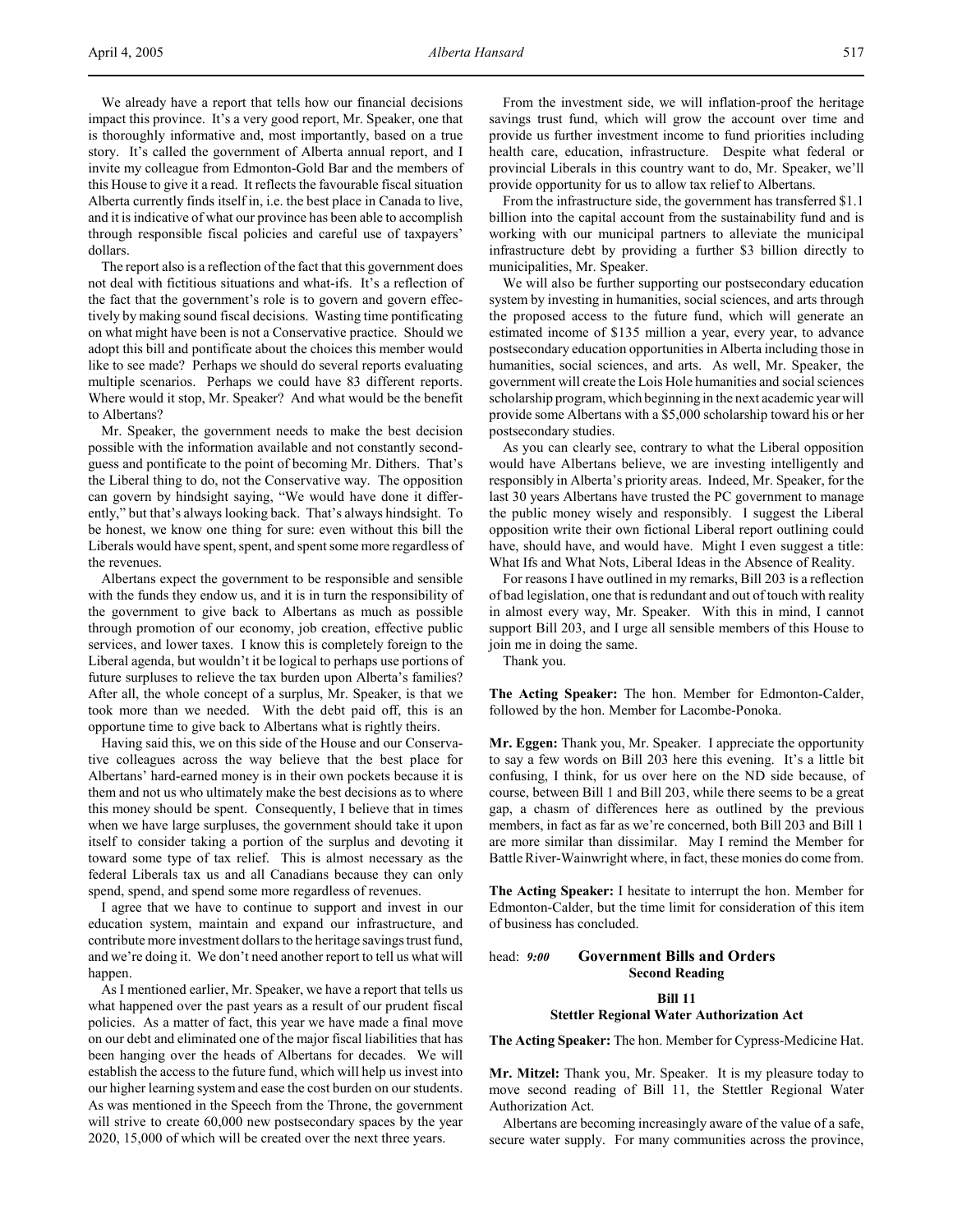particularly in southern and central Alberta, water is blue gold. Specifically, Mr. Speaker, nine communities in the county of Stettler are facing serious potential drinking water shortages because of drought and increased growth. The Stettler Regional Water Authorization Act will allow Alberta Environment to issue a water licence to transfer treated drinking water from the town of Stettler to these communities. This will ensure that approximately 6,000 Albertans living in the communities of Donalda, Big Valley, Rochon Sands, White Sands, Byemoor, Endiang, Erskine, Nevis, and Red Willow will have access to the safe, secure water supplies they need

Because some of these communities are in the Battle River basin, which is located in the North Saskatchewan River basin, Mr. Speaker, and the town of Stettler's water source is the Red Deer River basin, which is located in the South Saskatchewan River basin, this special act of the Legislature is required. The transferred water will be treated drinking water, not raw water, so there will be little risk of interbasin transfer of biological organisms.

Public consultations conducted throughout the region by the Stettler regional water services committee show support for this proposal. Mr. Speaker, this government is committed to ensuring safe, secure drinking water supplies for all Albertans. It is the key goal of Water for Life, which is North America's most comprehensive water strategy.

In conclusion, Mr. Speaker, let me remind this House that secure water leads to healthy local economies. Sustainable water leads to people and business choosing to invest in the local community. This bill will ensure a safe, secure water supply for approximately 6,000 Albertans across nine communities in central Alberta. I'm pleased to have support from the hon. Member for Drumheller-Stettler for this bill.

Thank you, Mr. Speaker.

to survive and to thrive.

**The Acting Speaker:** The hon. Member for Calgary-Mountain View.

**Dr. Swann:** Thank you very much, Mr. Speaker. I'm pleased to stand in discussion of the second reading of Bill 11, Stettler Regional Water Authorization Act. The bill authorizes the transfer of water between the South Saskatchewan River basin and the North Saskatchewan River basin as has been indicated. This is due to the fact that the Stettler region has been experiencing problems with quantity and quality of water from their existing potable water supplies, and the licence is for a transfer.

We must recognize, however, and we have in a number of places in our policy recognized, the danger in the precedent and, in this case, the repeat of this kind of a transfer between basins. Such decisions especially have to be made with caution due to some environmental issues, health issues, and clearly the questions around sustainability of this kind of a practice. Is this a one-time intervention, or is it a preamble to permanent interbasin transfers? Is there any reason to think that the kinds of water conditions that we've experienced in the last few years in the presence of climate change are going to improve? How are communities going to maintain themselves in the absence of this until and unless we as government and members address what is a sustainable water supply in a particular area?

I alluded to the fact that this was a repeat. In 2002 the government passed Bill 33, the North Red Deer Water Authorization Act, which was exactly the same and had a greater volume of water, in fact, transferred to some different communities.

I have some questions about it. How will the water be used? Alberta Environment is the provincial department responsible for water resources and under the Water Act governs the allocation and management of water and requires individuals, corporations, and municipalities to apply for a licence that authorizes the diversion or use of a specific amount of water, surface or groundwater. Under each licence a set amount of water is allocated, which represents the maximum amount of water that can be used or diverted. All allocations and licences remain under the authorization of the province.

Alberta Environment evaluates the water licence application based on the potential impact of a new licence on the needs of the environment, the amount of water that needs to remain in the watershed, the amount of water required to meet the apportionment agreements, and the amount of water being used by existing water users. There are already areas in the province where maximum allowable allocations and even above-maximum allocations have been reached. As Alberta grows and water demand rises, this evaluation process becomes absolutely critical that we get it right.

The Alberta Liberal opposition in general is opposed to interbasin transfers. The rationale is that they are potentially environmentally damaging, and they are extremely expensive. In general, major water diversions and storage projects significantly compromise aquatic and other ecosystems. They're not an acceptable alternative to sound conservation practices. They are, indeed, a crisis management and a challenge to all of us to learn and to plan to live within the limits of our resources in a sustainable fashion.

In addressing supply issues, interbasin transfers are unacceptable as an alternative to conservation and planning, and the use of interbasin transfers as a management tool is contrary to the government's own Water for Life strategy, based on the goal of watershed level management. Any need for interbasin transfers indicates a failure of water management planning.

We cannot plan for every crisis, but repeat requests must raise serious questions about our capacity to manage. Here are some of the questions. Does the new transfer affect the rights of existing licensees? What is the impact of the transfer on aquatic and riparian ecosystems? What is the possibility that it may lead to nonnative species entering watercourses with possible negative impacts on the new water system, recreational and commercial fishing, and other ecosystem health?

Planning requires adequate data. This is another area that we need to address. There is a lack of adequate data in Alberta Environment to determine how much water is actually being used. There are records kept on how much water is allocated, but it's not clear how much is actually used, and it's impossible to create a water conservation plan without an inventory of what's there and how much we actually use, both surface and groundwater. This is absolutely vital to move forward in a sustainable way.

Another concern is the commodification of water under these licences. This bill, which allows an interbasin transfer between the North and South Saskatchewan river basins, could force Canada to export water under the NAFTA bills that authorize the transfer of water between major river systems even within Alberta, and this could open up the trade agreements to water exports and access by trade agreement partner countries to Alberta water. I don't know about that as a reality, but I need to be reassured that this is not the case. The transfer of water in its natural state can be seen to make water into a product much the same as oil and gas and allow it to be subject to international trade agreements and commercialization.

The objection, then, that needs to be raised must address the failure of the province to implement a watershed level management strategy that would be sustainable into the long-term future. We must move forward on the water strategy, and there needs to be more investment in this in our view.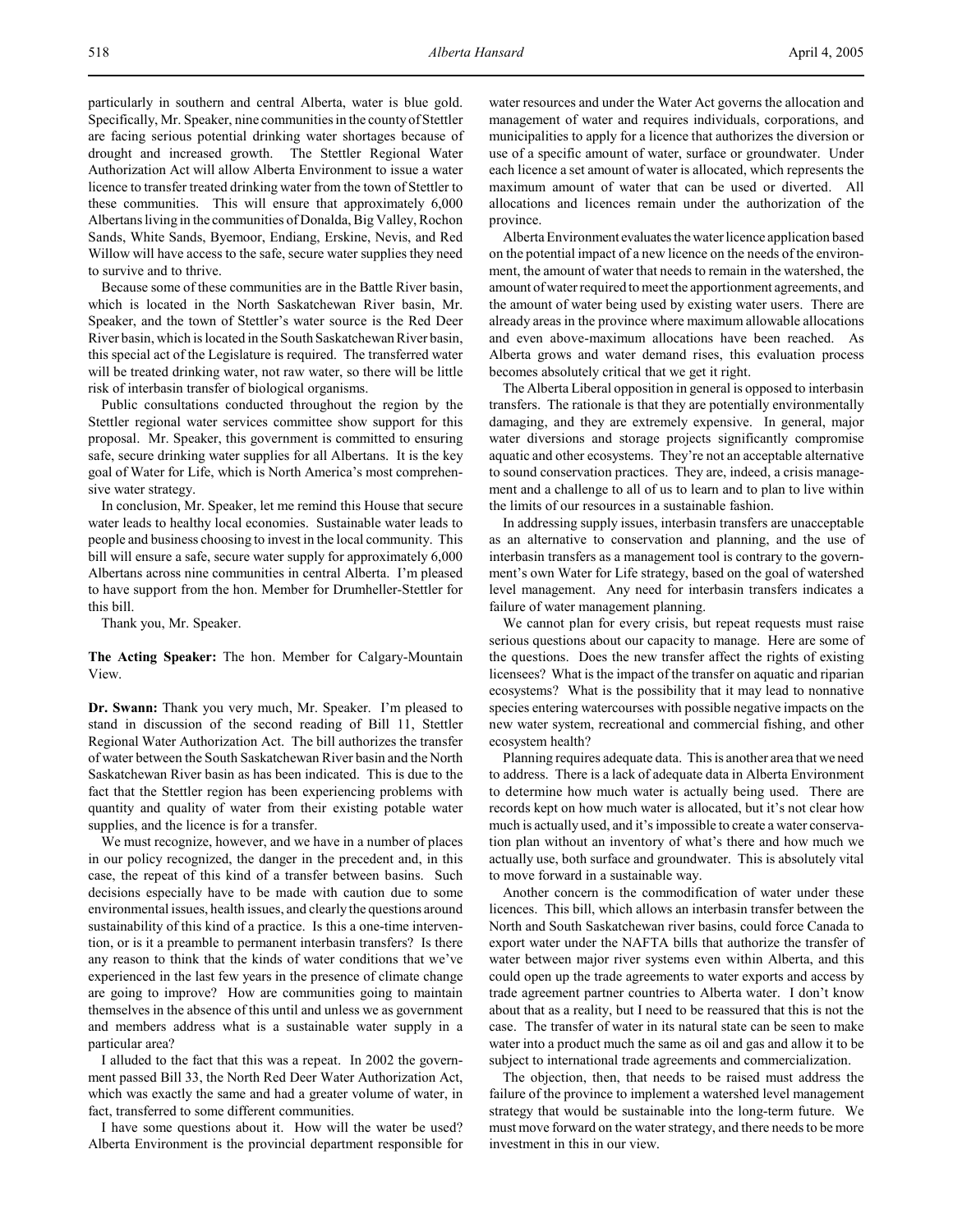Having given those provisos, it seems clear that for humanitarianism and the case of sustaining these communities, we may have little choice this time, but I did feel the need to register serious objections to this being a repeat of a previous problem that has apparently not resulted in the kind of changes that we would like to see for a sustainable water management plan.

Thank you, Mr. Speaker.

### *9:10*

**The Acting Speaker:** The hon. Member for Edmonton-Centre.

**Ms Blakeman:** Thanks very much, Mr. Speaker. Thanks to my colleague for Calgary-Mountain View for laying out the concerns that he has as the Official Opposition environment critic around this bill. I note his caution at the end.

Boy, I'm really uneasy about this bill, Mr. Speaker. I have to admit this. It's one of those awful catch-22 situations. I mean, I know that we are talking about water for citizens of Alberta who need it because their own water system is no longer potable or is not reliable. But on the other hand, you start fooling around with Mother Nature, and she's going to get you. When you start talking about interbasin water transfers, that's what we're doing. We're fooling around here. To continue my analogy, if Mother Nature was going to effect these kinds of interbasin transfers, it would have happened over a very long period of time and quite possibly not connecting these two water basins.

The Member for Calgary-Mountain View, you know, talks about the possibility of nonnative aquatic species entering different watercourses and the effects that can have. In fact, we know from infestations that have happened in other parts of the world what starts to happen. We had that whole thing with the zebra mussels in the Great Lakes and enormous environmental and economic repercussions as a result of that. So this is a very, very difficult situation, and I honestly couldn't tell you right now if I was going to vote to support this bill or not.

I'm really concerned that I don't see an overarching plan coming from the government that really integrates the rural strategy, or whatever they're calling it, their rural enhancement, the rural pep-itup strategy. I don't see it being integrated with an economic strategy, with an environmental strategy. I see all of these things operating separate from one another, and I think that is very dangerous for us, and I think that results in the situation we get here.

This is now the second time that there's been an interbasin water transfer requested of this Assembly. I know that I spoke to this last time with the same kind of reservations, and I think that in the end I ended up voting against it because I was concerned that this is what would happen, that we would end up with a second and maybe a third and maybe a fourth request coming through to here. We cannot go forward like this.

It is not giving us any kind of a conservation strategy, and I think we really have to question – this is the difficult part, Mr. Speaker. I'm going to put the question out there anyway because I think we have to think about it. I don't want to go to any community – and I don't even know these communities, to be honest with you – and say: you don't deserve to exist. I don't think that's the question, but I do think we have to say: if we have them situated in a place where the land itself will not support them, should we be making extraordinary efforts to now change that very land, that very water system, aquatic system, water table system in order to keep those people in that place? Maybe that isn't a great place to have people living. Maybe there are other better uses for it that wouldn't involve fooling around with Mother Nature so much.

I don't see those kinds of questions being asked and answered here, and it may well be that there is no answer, Mr. Speaker. You can tell that I'm struggling over this. Maybe there is no answer to this, but I'm really concerned when I just see: "Well, we'll do it again. We did it before; we'll just do the same thing again." I've seen nothing else happen in the interim.

I'm sorry; that's not quite true. In fact, the Water for Life policy was introduced between the last time we talked about an interbasin water transfer for Red Deer and what we're looking at today. That Water for Life, I would have said, as I understood it when I read it – and I did read it – that it would have precluded this. So I'm not understanding how we could have that Water for Life policy brought in and then have another request for an interbasin water transfer because that Water for Life was talking about managing for the long term. It was talking about managing for ecology.

To be honest, Mr. Speaker, we don't even know how much water we have. We know how much is above ground. We don't know how much water is below ground, yet we are embarking and we're taking another step here, saying, "Okay, we'll move waterways around and access to water around in this province," which is what's being contemplated here, when we still don't know how much water we've got. We're not going back and saying: is this appropriate?

Let me give you another example of what I'm talking about. We keep making choices to plant grass, not even particularly prairie wild grass, definitely not prairie wild grass. In some cases we still plant Kentucky bluegrass in our boulevards and along the side of our freeways. And what does that mean? Well, that kind of grass requires a lot of water. So now we've got to water the dang stuff, and we've got to cut it, and it costs our municipalities money to control that now. Why do we keep planting species of grass that requires water to keep it going when the natural water that falls isn't enough to keep it in good shape?

There are choices like that that we're making that I have to really question and say: Why do we keep doing this stuff just because we did it before? Maybe we should be looking at some other kind of groundcover that doesn't require a gas-powered lawnmower and the staff to run over it once a week to cut it down. Then we've got to have watering trucks come out and water it if it doesn't get enough natural rainfall. That's just bad planning, in my opinion, and it's certainly not conservation.

So I'm really torn with what's being proposed here because I don't see any improvement, and I don't even see the government following its own Water for Life management strategy in bringing forward this proposal. I see it responding to the requests, I'm sure the heartfelt dire requests, of these towns and villages to get them potable water so they can keep living where they're living. But I don't see it coming with it in this bill. I mean, let's face it, Mr. Speaker; the bill is one page and two sentences. So I don't see coming in this bill anything else that's talking about a larger strategy. I don't see anything that is addressing any other kind of water conservation to reduce the amount of water that would be required.

If we're going to take it as a given that the government's decision is, "We will bring water to these locations; we will provide that water to them," I would have thought that along with that would go, "Okay, and while we're doing that, we're going to have a conservation plan in place so that less water will be required." Could there be initiatives for the kind of plants that were there so that they didn't require additional water or a requirement to collect rainwater or grey water to wash people's cars and water the plants in their front yard?

### *9:20*

There's no attempt at recognition that water is a finite source. It is a finite source, and we're doing nothing to try and conserve our usage of it or to cut it down in any way, shape, or form. We just go: "Oh, gee, you're out of water. Let us get you some more from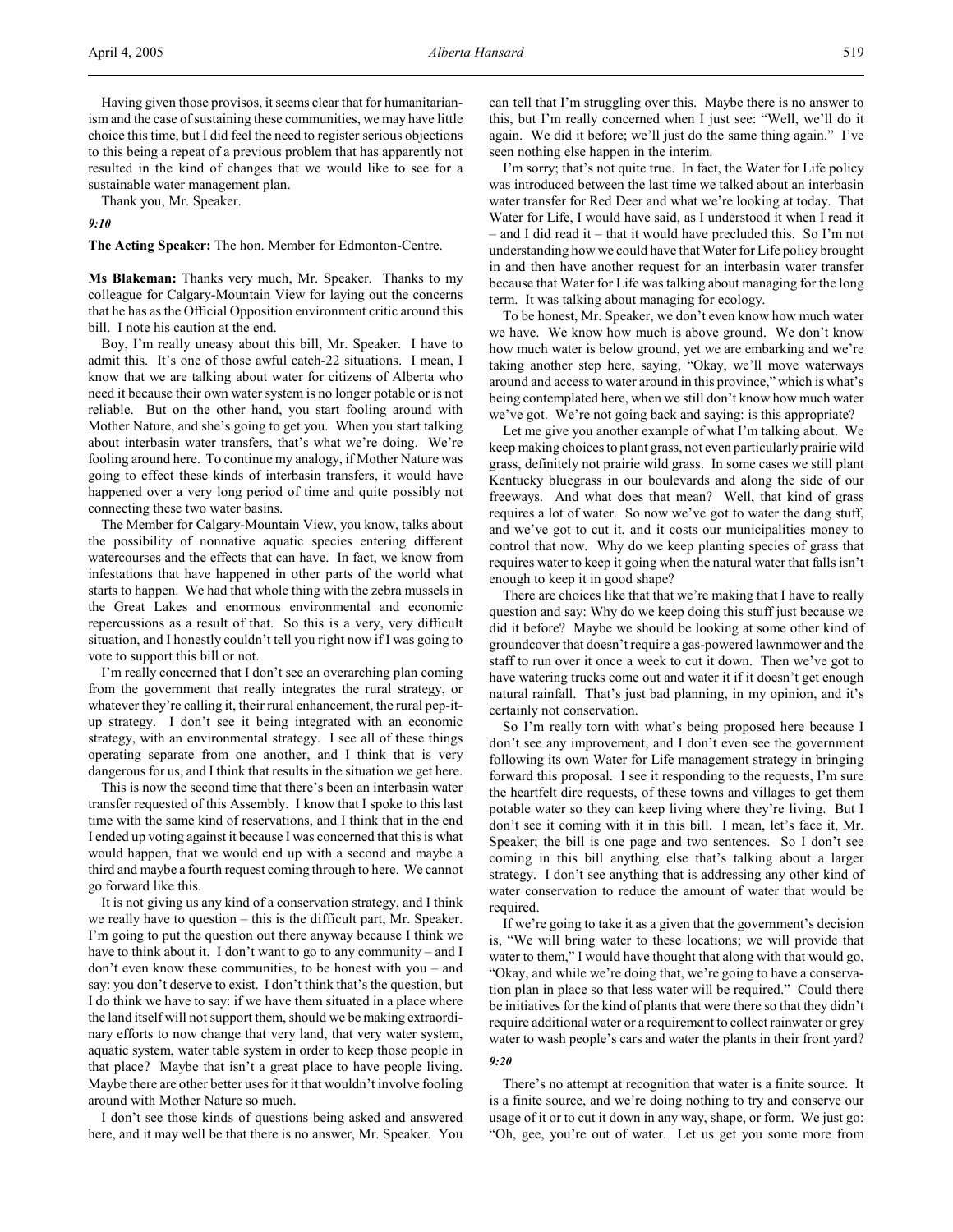I think we do need to have the discussion about, you know: do we want to continue with a rural strategy that says that even if you're living in a place that the land doesn't support anymore, we'll now bring everything to you to continue to allow you to live there? Would those people have a better quality of life if they had incentives to move somewhere else that didn't require that kind of extraordinary support? I don't see that being discussed. I just see a mentality here of, "Well, we did it before, so we'll do it again," that I think is wrong, and I think it's dangerous.

So I'll be listening intently to the other speakers on this bill to see if I can find any reassurance for myself from the other speakers on the government's side that this request is part of a larger cohesive strategy that brings together environmental conservation concerns, the Water for Life management strategy, the rural strategy, and some of the other things that I've talked about here. If I don't hear that kind of thing, I'm going to find it difficult to vote in support of this bill because I just don't see the government doing the job they're supposed to be doing. But at the same time I'm really aware that this is, you know, a legitimate need from the people that live there and is really going to affect them, and I feel for them. I don't want to cut them off unnecessarily, but I don't see anything else happening that would stop this situation from being recreated.

So I'm looking forward to hearing the rest of the speakers on this bill. Thank you.

**The Acting Speaker:** Standing Order 29(2)(a) kicks in. Any questions or comments? The hon. Member for Edmonton-Gold Bar.

**Mr. MacDonald:** Yes. Mr. Speaker, I have a question for the hon. Member for Edmonton-Centre. I listened with a great deal of interest to her concerns in regard to this bill. I certainly didn't hear it from the other side of the House, so perhaps you can help me, hon. member. Will this bill, which is similar to the one that we discussed here two years ago, the North Red Deer Water Authorization Act, force Canada at some time to export potable water to the United States? Do you have any concerns about that?

**Ms Blakeman:** Yes. Good question. It's a good question, and it's one that should also be considered as part of the mix that I was talking about there because that is a concern, that as soon as you sell water ever, it's already in NAFTA that then everybody gets to sell water. So what we have to be very careful about here is that we don't accidentally or deliberately stumble into putting a price tag on any of this.

Where that gets close for us is metering. Metering is part of the conservation effort, but metering is about saying that you need to know how much water you're using so that you can use less of it and that we have some kind of a benchmark and a measurement of it, not that we would then use the metering to charge people for water. Right now what we do with metering is charge people to get water to them. It's for the transportation or the distribution, but it's not for the actual water.

We have to be very, very careful about that. We always forget, but that was prenegotiated in NAFTA. It's quite clear that as soon as anybody sells water  $-$  it's why everybody gets so nervous when in Newfoundland, another big island close to where Edmonton-Gold Bar came from, they start talking about dragging the icebergs and melting them and selling that. Same problem. As soon as they do

that, it opens it up for everybody else in Canada. So everyone sits there holding their breath, waiting for that one to pass by again and hope that nobody actually does it. But it's a serious concern because we would all be affected by it.

I'm sorry, Mr. Speaker. Thank you for the opportunity to address that.

**The Acting Speaker:** Any other questions or comments?

There being none, the chair recognizes the hon. Member for Lacombe-Ponoka, followed by the hon. Member for Calgary-Varsity.

**Mr. Prins:** Thank you, Mr. Speaker. Earlier on I had not intended to stand up and talk about this bill, but I feel that I must say a few things. I'm from Lacombe-Ponoka, and we're just going through the process of building a waterline from Red Deer to Blackfalds to Lacombe to Ponoka and possibly to the First Nations at Hobbema. Many of these questions that are being asked by the members on the Liberal side here have been asked and dealt with on the waterline that we're building from Red Deer north.

Some of the questions about the transfer of organisms and biological organisms from one basin to another have been answered. The water is being treated twice. First of all, when the water is used, it is treated in Red Deer for Lacombe, and I think in Stettler it will also be treated. So the water that is being distributed to different households and consumers will be treated. It'll be filtered, and it'll be chlorinated or treated so that there will be no organisms in it. Once the water has been used, it goes back into a waste-water treatment facility. It'll be treated again before it's released into the other basin. So there's absolutely no possible way that any biological organisms can travel from one basin to the other unless there is some kind of a breakdown in the system, and that probably won't happen because it goes through your tap first or your waste-water system first. So that is not a problem.

The concern about the use of water, the amount of water that's in the river and that's actually available for use, has been dealt with. The hon. members of the Liberal Party are concerned that there's not enough water in the river. In fact, we have a strategy in Alberta where we have storage dams. We store water on the Red Deer River in the Dickson dam. This stores water from the spring runoff and holds it there for the entire season. This water then is being used for the city of Red Deer, other towns and villages both north and south. There's the Anthony Henday pipeline, I think, that goes south to Olds and some towns south. This has been in use for many years. The water storage looks after Red Deer, and it looks after all the petrochemical plants in Joffre and Prentiss in the Lacombe county. So there's plenty of water there.

Under the agreements that we have interprovincially half of the water that's in all of our rivers that go across the border must go to Saskatchewan. So the Red Deer River, half of that water must go to Saskatchewan. I think at this point about half of the remaining water is allocated to the municipalities that already use it and some agriculture users. Of the balance that's not allocated, I think the Red Deer north system uses about 1 per cent of the flow of the river. So there's an adequate amount of water there. The Stettler system is actually less than 1 per cent, is less than the amount that's going to the Lacombe/Ponoka system. So I believe there is enough water.

This has been studied extensively. There are many, many years of records that are available that show that the water is adequate and there is plenty of flow even in the lowest times. I can just tell you from the experience of the town of Lacombe that they are currently using about a billion litres of water per year. This is not an unusually high amount of water per person. It's about 220 million gallons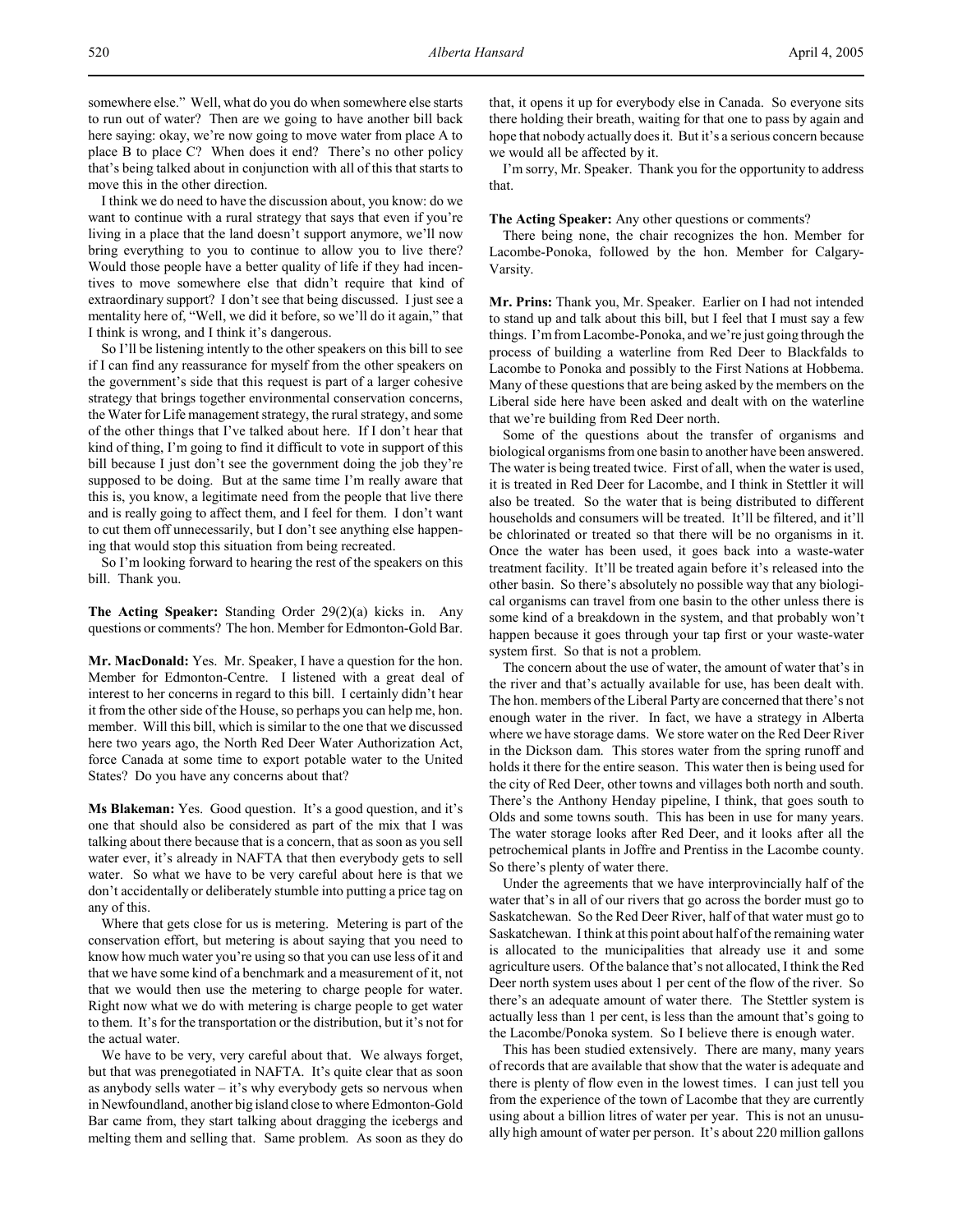for 10,000 people, and the aquifers that the town currently draws water from can handle about 7,800 people.

So what happens if you have natural growth and natural development in an area? Lacombe is more than a hundred years old. You can't stop development, so there are more and more people, and there is more and more demand on the aquifers. At some point you actually start to mine the aquifers, and the aquifers start to go down. This affects the water in the outlying areas: the rural areas, farms, and acreages that are near the town. This is happening in all these places, in Stettler and some of these other towns that are mentioned. It happens in Blackfalds, in Ponoka, as well as in Lacombe. What it does is it starts to affect the wells on the farms that are near the town. This is a problem that has been recognized for some years.

The solution is to manage your water, build these dams on the rivers. We have a dam on the North Saskatchewan River for Edmonton. We have them on the Bow River and the South Saskatchewan and the Oldman rivers for these different municipalities. We've been doing this for many years. Now it's the turn of the people in central Alberta. They must be able to access this water. There are other plans for water in Alberta to promote rural development. If we do not do this, you actually have to start depopulating these areas. I don't think that any member across the floor would say: you should go first, or you should go first. I don't see anybody putting their hand up and volunteering to leave these areas because these are good areas to live.

The water is there. We must use it judiciously. We must be very concerned about the environment, and I appreciate their concern, but I think the questions have been answered. They talk about: how will we ever limit the use of water? Price will limit the use of water. The cost of the service will limit the use of the water. If you have to pay a dollar and a half or \$2 a metre for water, you won't be watering huge lawns. People will get used to having lawns the same in town as they do in the countryside. If it doesn't rain, it doesn't rain.

## *9:30*

So I think the actual cost of providing services will limit the use of water to a reasonable amount, and if it gets beyond that, it'll be rationed. It'll be rationed equally between all users. This is an agreement that we have in Red Deer. If there's not enough water in the river and it has to be rationed or the use has to be limited, it'll be equal across. It will be rationed equally. Water is not being sold, but the cost of the water is going to be determined by what it costs to process it and deliver it. That's why it'll never be sold. It'll never become a NAFTA issue because the water services are being marketed as to the cost of delivering the services, not the water. They get the water out of the river for free, and the consumers get it only for the cost of service.

So, Mr. Speaker, I think many of these questions have been answered. This is an absolute necessity for these towns, and we must go forward and support this bill. Thank you.

**The Acting Speaker:** Standing Order 29(2)(a) kicks in. Any questions or comments? The hon. Member for Edmonton-Gold Bar.

**Mr. MacDonald:** Thank you, Mr. Speaker. I have a question for the hon. member. The hon. member was talking about users of this water or this resource, and the licence, as I understand it, for the transfer of water is not to exceed 2,941 cubic decameters annually. What percentage of that water that's going to be transferred is going to be used for domestic residential purposes, how much is going to be used on farms, and is any of that water going to be used for irrigation purposes?

Thank you.

**The Acting Speaker:** The hon. Member for Lacombe-Ponoka.

**Mr. Prins:** Mr. Speaker, thank you. I don't have exact numbers for that, but I think there would probably be none used for irrigation purposes as this is treated water, and the expense of it wouldn't allow for that. There might be a small amount of this water being used on farms, but I don't think it would be used for extensive livestock operations because, as in the Lacombe case, it just doesn't pay. You can't afford to be feeding this expensive water to livestock. The balance would be all used for municipal and residential use.

**The Acting Speaker:** The hon. Member for Edmonton-Centre.

**Ms Blakeman:** Thanks very much. I have a couple of questions. For starters, I'm wondering if the member would be willing to share with us, to table in other words, documents that show that the treatment of the water is eliminating all organisms, including any that could come up during a transfer. My example was the zebra mussels. I think he's talking about bacterial, but can he produce the documents for us that show that absolutely everything is killed?

**Mr. Prins:** I don't have those documents, but I'm sure they're around. If the member really would like to see them, I'm sure we can find them and present them to you.

Thank you.

**The Acting Speaker:** The hon. Member for Lethbridge-East.

**Ms Pastoor:** Thank you very much, Mr. Speaker. I just have actually a quick question to the hon. Member for Lacombe-Ponoka. Is the water that's being transferred to these various municipalities being treated, and is it a tertiary treatment level before it goes back to the rivers?

**The Acting Speaker:** The hon. Member for Lacombe-Ponoka.

**Mr. Prins:** Yes. I can only speak for what's happening in the Lacombe-Ponoka situation, and the water for sure is being treated in the city of Red Deer. The water that's going down the pipeline towards Blackfalds, Lacombe, and Ponoka is actually city water from Red Deer, the exact same water. If you would be in Red Deer, you'd open your tap, and that's the exact same water that goes to Lacombe. The pipeline was extended. Then it goes through a waste-water treatment in each of the towns downstream. It goes through a waste-water treatment plant and a lagoon system, and it will be discharged into where they discharge now, and it has to meet all the criteria that Alberta Environment would put on it now. It would be no different than it is presently.

**Dr. Swann:** Can I ask the hon. member, then, if he's talking about a perpetual plan to continue and increase interbasin transfers of water in the province?

**Mr. Prins:** See, that's something I can't answer because I would never say that it's a perpetual plan, but I'm thinking the Lacombe situation is a plan that has a lifespan of 25 to 50 years. If it goes for 50 years and there's a need to expand it, then you'll have to go back to the drawing board and see if you can actually then expand it. If you cannot expand it at that point, that would cap the amount of development that can happen in these communities. But I think that in 50 years there will be another generation of people that will look after that problem.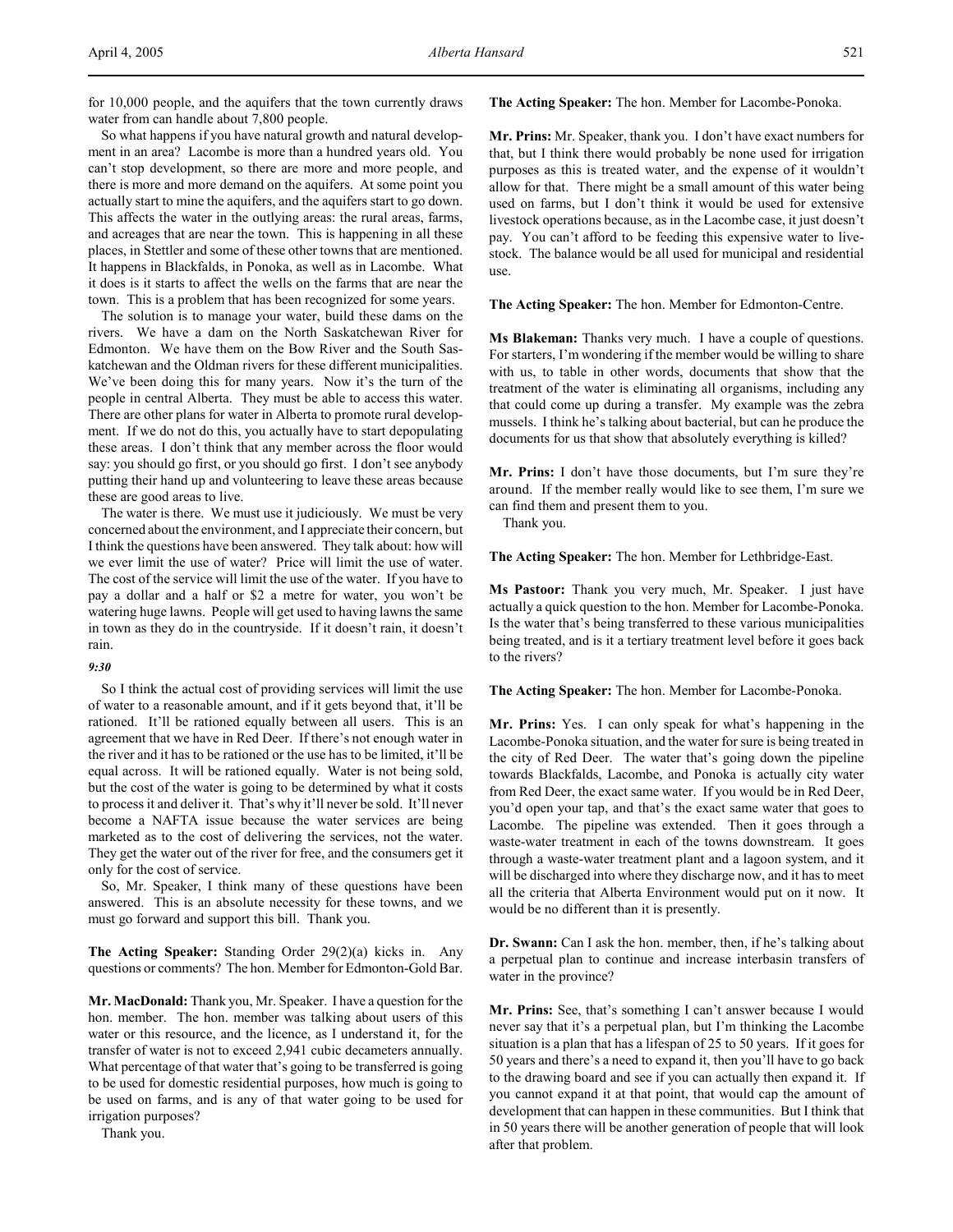**Ms Blakeman:** Thanks. I'm wondering. The member talked about that they could measure the amount of water that's in the river, but again there's nothing in the bill that's requiring a measurement, as part of the bill, of the underground aquifers. We know how much is above ground. We don't know how much is below ground. He was very descriptive in describing what starts to happen to the wells and some of the underground aquifers. Why is there nothing in the bill that starts to measure the underground aquifers?

**The Acting Speaker:** The hon. Member for Lacombe-Ponoka in 10 seconds or less.

**Mr. Prins:** I think what we have to do is focus on the bill, and all this bill is about is transferring water to authorize the Stettler regional water system. I think that some of these other questions could be discussed in a committee format but not right now.

Thank you.

**The Acting Speaker:** Okay. I guess the time is over. The hon. Member for Calgary-Varsity.

**Mr. Chase:** Thank you very much, Mr. Speaker. Excuse the voice. There seems to be conflicting information between the Member for Cypress-Medicine Hat, who is proposing a basin transfer, and the Member for Lacombe-Ponoka, who sort of suggested to me that the small draw on the current river would be such that there is sufficient water already there without requiring a basin transfer. What this comes down to – and this has been brought up by previous speakers – is that we don't have a water inventory. George Bush's WMD stood for weapons of mass destruction. In Alberta WMD stands for water of mass demand. We're putting a tremendous demand on water.

If we'd listened to Captain John Palliser when he talked about the dryness of the Palliser Triangle and so on, we probably wouldn't have had any southern settlements whatever. Through a degree of ingenuity we've managed to survive as long as we have for the past 100 years, but ingenuity can only stretch so far. We can have the odd dam, but if we overdo it, that water evaporates because it's collected in a still area and it doesn't replenish. We know that in Calgary we have the example of the depleting runoff from the glaciers. We know that due to global warming the glaciers are depleting in a rapid fashion. Therefore, the Bow and the Elbow are threatened by not being refilled.

The Water for Life strategy to me is a good policy, and I credit the Member for Battle River-Wainwright for having explained it at a conference that I attended in Canmore. But nowhere in that Water for Life strategy was there any discussion of interbasin transfers, and that is a major concern of mine. What we had was that over the last number of years we would have a drought in the south, and then it would be suggested that we draw water from the north. Then what would happen two years later is that the drought would appear in the north. Simply trying to manipulate the basins – you know, do we have taps at either end? We draw it one year one way, and then we draw it back the next year to suit the needs of less than brilliant irrigation methodology.

# *9:40*

We should be asking ourselves: why is Stettler facing the shortage that it is currently facing? Part of the answer to that problem could lie in the drilling and the use of nonsaline water that's being injected into wells, that is no longer recoverable. If part of the policy for the

future of this government is coal-bed methane extraction to get that last little remnant of potential gas supply, then we're going to be putting our water in greater danger into the future. We have to have an inventory of water, and until we develop that inventory, the idea of drastic changes, of drawing water from one basin to another, just doesn't make sense.

We've had examples of both good and bad planning. An example of bad planning is what happened just outside of Stavely. Engineers, geologists recommended to the government of the time that the Pine Creek coulee that was a reservoir area should be lined. Unfortunately, at the time when it would have been considerably less expensive, that idea wasn't taken into account. What happened was that the water from the coulee kept disappearing, basically leaching into the numerous farm wells in the area and basically ruining the quality of the water. Of course, the farmers were then trying to redrill wells and get below that aquifer level, which was basically being polluted. So that's an example of a strategy that doesn't work.

Let me give you an example of water legislation strategies that do work. At that same Canmore conference that dealt with parks and protected areas, representatives from the town of Okotoks put forward a requirement on developers. They said: we have a water shortage here; we have to think in the future. Up until that time developers had only been required to put three to six maximum inches of topsoil back on basically land that was of a clay base. So what was happening was that the water was running off; it wasn't settling into the ground. It wasn't doing what it was intended to do, but the alderpersons and the mayor of Okotoks came up with a strategy where they required the developer to conserve water by putting a foot of topsoil into the new developed areas. By putting that water conservation strategy into place, the town of Okotoks was able to conserve water and save a considerable amount of money.

Another very positive example of water conservation is what's being proposed with the replacement of the current weir in Calgary. What they're going to be doing is creating a natural series of ponds where the fish will have the chance to go down the river and, in fact, come back up. That's the key part: the spawning aspect. It used to be sort of a one-way trip for the fish. Well, now, thanks to the new approach to the weir, the fish will be able to come up. So what we need is creative thinking where we conserve water, where we don't put one basin at risk by drawing from another basin.

Another concern I have is what has happened in the past. I remember very well when the dam at the Oldman River was proposed and increased in size. There was tremendous conflict at Brocket. It was actually an armed conflict, and it reminded me of what happened later on in Quebec at Akwesasne because the First Nations people did not feel that they had been sufficiently consulted in the building of that dam, and a shot was fired. Fortunately, no one was injured in that altercation, but it was based on a lack of consultation. There wasn't a plan in place, and that plan was not developed in a collaborative, consultative manner. As a result, misunderstandings occurred.

We have the Water for Life strategy. It makes a whole lot of sense, and I would just urge the government to take into account its own strategies. Water basin transfers are very suspect at best.

Another concern I have: I mentioned the business of the leaching effect on water in the Stavely area thanks to the Pine Creek coulee. We need legislation to govern the 600,000 separate wells that we have in this province. We have no regulations on how much water can be extracted. We have this principle whereby the first person to own that property is able to sell the rights to that particular water, but as the previous speaker from Edmonton-Centre mentioned, we have no idea how much water is there. We can't commodify that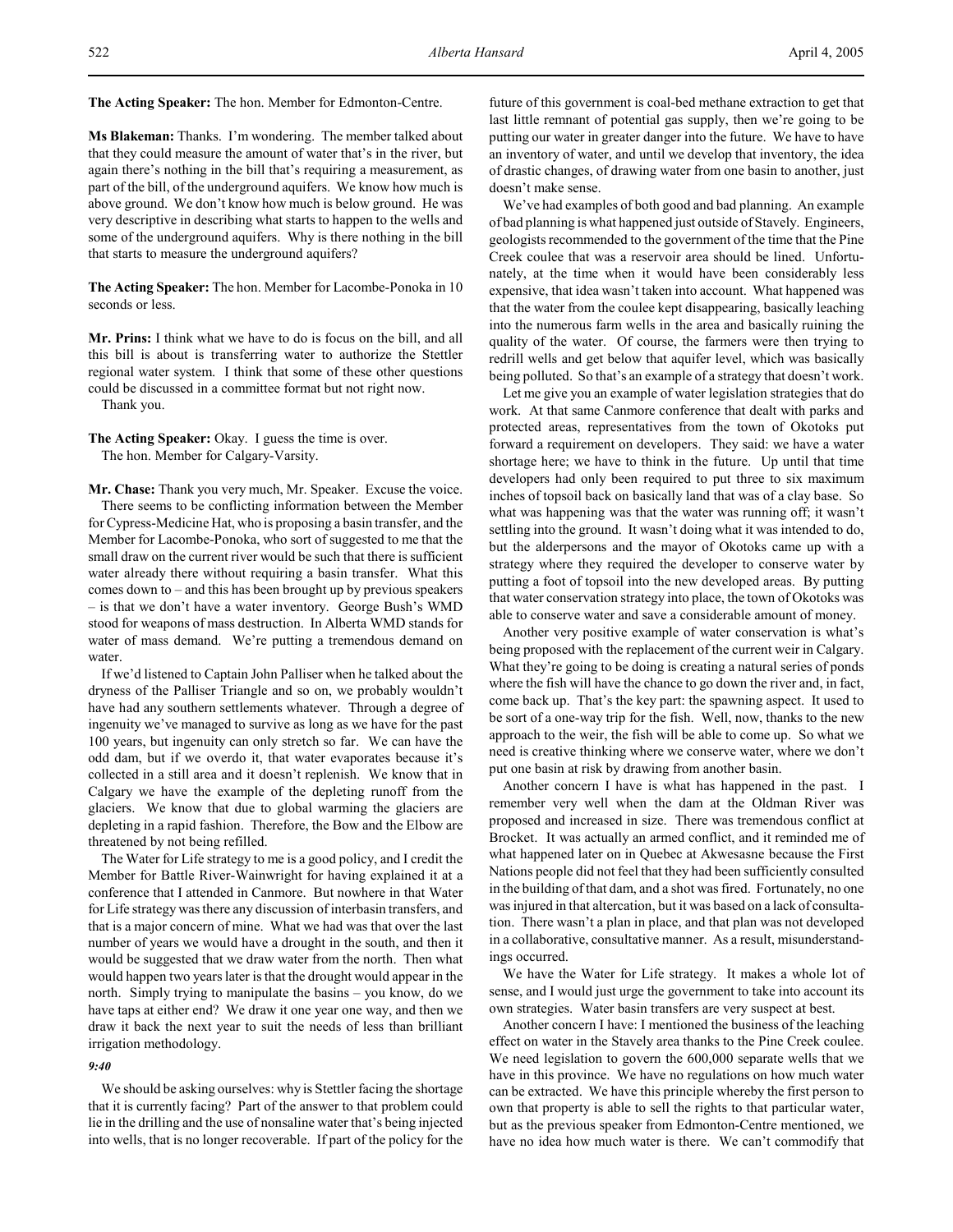water. We can't, then, transfer it or sell it because we have no inventory that would tell us to what extent this water could be used.

Right now we have great draws on the water, at least in Calgary, from a whole variety of bottling companies where makers of Pepsi draw the water, which obviously does not go back into the system and forms a large percentage of the soft drinks that are manufactured. This is water that, well, does not go back into the river in the same fashion in which it was drawn. Therefore, we have sewage treatment systems that, again, are very costly, and we don't limit the demands.

Another problem we have with water – and this is one of the reasons the gas-fired plant was turned down for being built in Calgary – is the tremendous amount of water required in the process of cooling the generators. If we don't take into account what we currently have, and if we fiddle by taking from the north to the south, then basically we're going to do ourselves in.

So I want Stettler to have the quality of water that Edmonton has, the quality of water that we have in Calgary. But I would like to think that that quality of water was something that we didn't have to continue to screen and strain and pour through a series of costly chemical treatments, that we would preserve the quality of that water that comes from the mountains, that comes from the Arctic Ocean, that comes from the Pacific, that comes from the Rocky Mountains: all these wonderful watersheds that we currently have.

If we don't come up with a strategic manner of conserving this water, then we're in deep trouble. We've taken our natural resources – and Water for Life is such a terrific title because without water it doesn't matter how much natural gas we have, how much coal we have, how much oil. Without the sustainability of water, I'll use the example of the Midas touch: what good is all this gold if we can't drink it, and we can't eat it?

We must come up with an inventory. We must come up with a Water for Life strategy. We cannot condone as a Liberal Party the unsustained thought of drawing water from one basin to another. We're putting the lives of all Albertans, both in northern and southern Alberta, at risk if we start playing God. We can have various forms of ingenuity, but when we attack Mother Nature, we realize what happens.

Thank you.

**The Acting Speaker:** Standing Order 29(2)(a). Any questions or comments? Hon. Minister of Health and Wellness, did you have a question or comment?

**Ms Evans:** Just a brief comment. Thank you, Mr. Speaker. In my previous lifetime, I spent time with a number of municipalities engineering what was the second waterline to be built in Alberta connecting potable water from the city of Edmonton all the way out to Ryley. It was second to the Henry Kroeger line that was previously built. It was in some respects similar in design because it was taking good-quality water to people that required it at, hopefully, an affordable price.

### *9:50*

I think that on all sides of the House we've had a lot of questions and comments tonight, but I can suggest that if we had had that same interest in the times that we were building that waterline, perhaps there would have been differences. However, at that time we were looking at PFRA for federal support of such programs and such program development as a waterline, and here, when local people define the interest and show the initiative and are willing to pay for and develop the line, I think they have probably addressed and asked these questions many times over that have been posed in the House.

The one caution I want to bring to this Assembly is this: if we, in fact, show a lot of assertiveness to go out and define where all of our water basins are, where water exists that's in good quality, et cetera, there may be a suggestion that we start paying for and providing that new infrastructure across Alberta, and that would be an incredible and huge investment that we may not be able to bite off until we look at a long-range plan for the economics of it.

**The Acting Speaker:** The hon. Member for Calgary-Varsity.

**Mr. Chase:** Yes. Maybe in a kind of reverse questioning, I wonder, minister of health, if when these water pipelines, these sort of aqueducts were created, did it involve an interbasin transfer, or was it within the same water table or water area? I'm thinking that geographically speaking, it didn't involve an interbasin transfer. It drew from an existing basin.

**The Acting Speaker:** Does anybody else have a question or comment? The hon. Member for Cardston-Taber-Warner.

**Mr. Hinman:** I think we're talking about some very important things, but I have one question for the hon. Member for Calgary-Varsity. I'm a little bit concerned where he referred to Milton Born with a Tooth and referred to the fact that we hadn't consulted, possibly, long enough. I have to question that, whether we talk for rest of our lives because we can't come to a unanimous decision. But I'm just wondering about his personal experiences with Milton because I found him a militant who there was no dealing with. Your discussion, saying that we hadn't discussed long enough: I think that we discussed it a long enough time. Maybe a comment to that.

**Mr. Chase:** Thank you very much for that question or comment. Milton Born with a Tooth, that was just described, was the individual who was charged with firing the rifle, but he wasn't the man who single-handedly drove all the bulldozers, built the ramps of land, and for time on end, month after month prevented developers and the dam crew from going onto his territory.

This wasn't the action of a single individual. This was a concern that the First Nations in the Brocket area had. While this one individual may have taken things to an extreme level, he would not have been able to continue and express these concerns if other members of the Brocket reserve had not supported him and had not held off, basically, development for several months.

**The Acting Speaker:** The hon. Minister of Environment.

**Mr. Boutilier:** Yeah, thanks. I appreciate all the comments tonight, and I thank the hon. member for again bringing forward second reading. I think it's important, though, to recognize – and this goes back, in actual fact, to the early '90s, when the then minister of environment in terms of the issue of interbasin transfers had the foresight to realize the important issue and the recognition of the valuable asset that we have with water and, of course, the then minister of environment was the Premier. In the environmental protection act of Alberta he, in fact, recognized that the exact debate we're having tonight is taking place right here, openly, in the Legislature.

**The Acting Speaker:** Hon. member, the five minutes allocated for this section is over.

Hon. Member for Edmonton-Calder, you had indicated that you wanted to speak on this bill.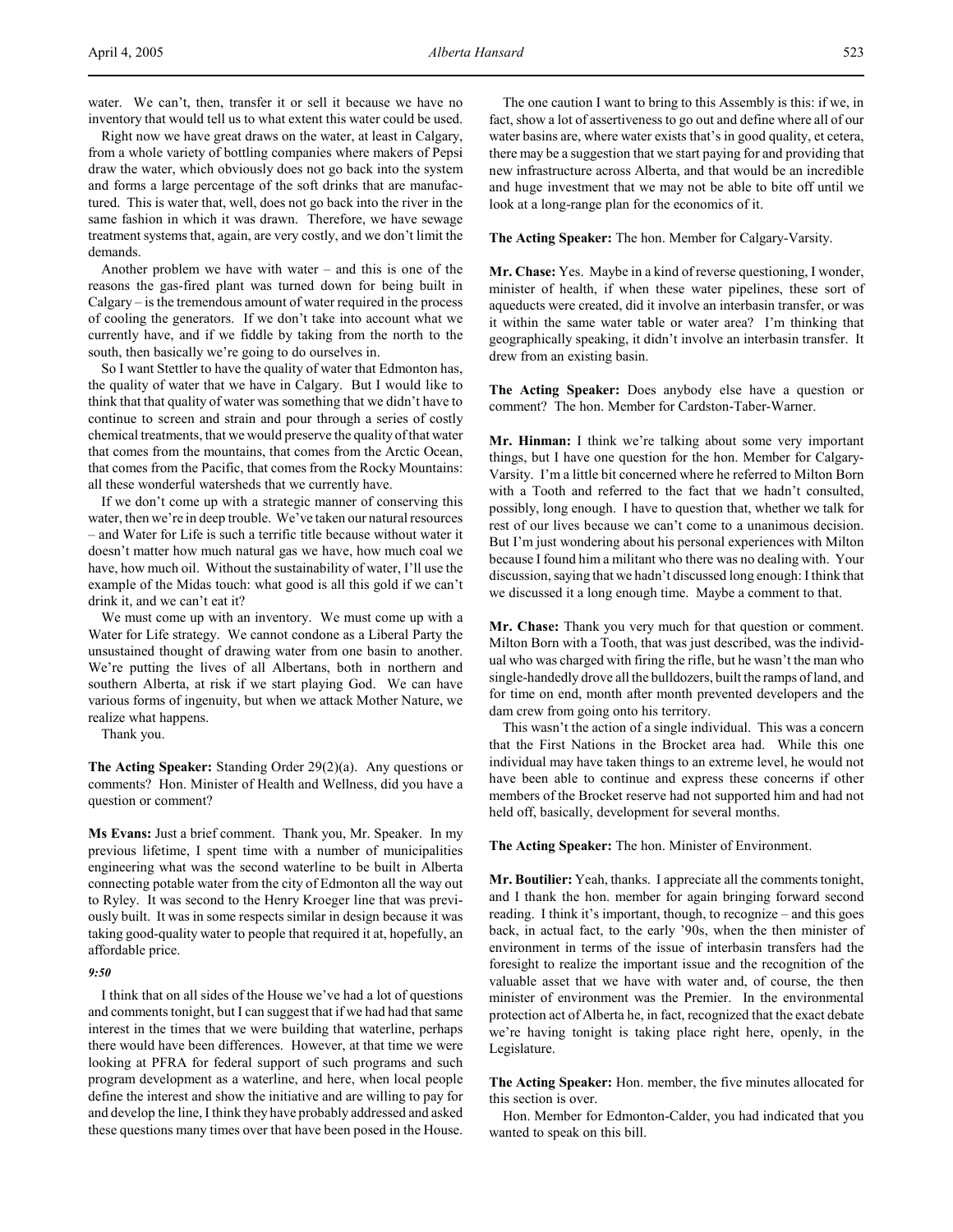**Mr. Eggen:** Thank you, Mr. Speaker. I rise with pleasure to speak on this issue this evening. I find it interesting. Something twigged my memory about Rochon Sands and the White Sands area, Donalda, and Big Valley. So before I begin, I just would like to remind the Assembly that, in fact, we did have a Tory water program of sorts here in this area several years ago, when I believe the hon. Don Getty moved down to Buffalo Lake under duress to some extent, and they wanted to make sure that the lake was sufficiently full for the Premier to live down by Buffalo Lake. So we have seen . . . [interjections] Yeah. So we have seen some water programs down there before for sure.

I think, you know, we see all across central Alberta that there is a difficulty with the water table lowering. There's no two ways about it that, you know, from Lacombe, as the hon. member mentioned earlier, all the way up through Red Deer and over to Stettler and these affected areas, the water table is decreasing, and there's no doubt that the quality of drinking water from wells and the existing systems is diminishing as well.

So I do support this bill in the sense that I think it's important for us to develop a regional water strategy especially for drinking water because, you know, people do live there and will continue to do so, and it's important to have quality water in those places. But as has been discussed here previously this evening as well, my main concern lies around this sort of transfer between the water systems of the North and the South Saskatchewan rivers. Now, while the amount of water that is being suggested in Bill 11 is significant, it's not overwhelming. I think that we do need to remind ourselves just as to the potential peril and hazards of interbasin water transfer.

You know, while we like to look at the North and South Saskatchewan river systems as sort of our last great hope for clean water through many parts of the province, it's important to note that both of these rivers are down significantly over the last hundred years or so that they have been monitored. The North Saskatchewan, say for example, in the summer is down 40 per cent over the last 20 years, and the South Saskatchewan is down up to 65 to 70 per cent over the last 20 years. These rivers are fed during the drier seasons from glacial water, and these glaciers are retreating at an alarming rate. Also, we can see that the snowpack in both of the systems in the mountains has been decreasing at an alarming rate as well. So while, you know, one little bit here and one little bit there – certainly it's useful and necessary for people in these areas to have good, safe water – I think that we need to have a larger strategy in place so that we're not nickel and diming these river systems to their ultimate peril.

I think it's important to recognize that, indeed, we are just sort of coming out of a period in this province in general of relative wetness in terms of precipitation. I think that there's a very long, standing study that's just come out looking at the sort of algae development and remains in the bottoms of lakes as well as tree ring studies that suggest that really we're in a much drier province than we might have seen since the period of recent European settlement. In fact, the tendency seems to be moving into another dry period.

So while these larger, I guess, forces of nature we must just live with and adapt to, I think that it's important for us to realize that our own human impact on these things is significant as well. You know, sooner or later in this century we're going to really have to deal with what water shortage is about here in this province, Mr. Speaker, and the sooner we deal with that in an honest and comprehensive way, I think that the more reassurance that places like Rochon Sands and Stettler and Lacombe and Taber will have that they can have sustainable development in terms of water.

Otherwise, as I said before, putting in regional systems to ensure the integrity of the water I think is important. So I do support Bill 11 in that regard because, you know, upgrading the Stettler water system to supply these larger regional areas I think will mitigate potential problems in terms of smaller water systems or well contamination, so people in these areas could count on a consistent supply of water. But, you know, once again, as different places around the province look for a reliable and safe source of drinking water and water for the town's general use, I think that perhaps we could look at other forms of water use.

## *10:00*

One of the things that I think we're having to come face to face with is the fact that, you know, we supply this water that we're all reaching for here this evening, for example, fine, fine drinking water that otherwise you could bottle and sell just as easily, and I suspect that's exactly what most companies do. But to use this water that's brought up to such a high standard for anything but drinking water purposes I think perhaps is something we need to look at in the future, in the immediate future, Mr. Speaker, because in fact the amount of energy and the amount of effort and processing required to build our drinking water systems might be excessive for the other uses of water that we use domestically in the cities and the towns of this province.

As several hon. members mentioned across the way here earlier this evening, by putting a price on water and that price being variable and ultimately increasing, we will set up a natural system for water conservation in this province through pricing. Well, I think that once again this invisible hand that the hon. members across the way like to use with impunity, you know, doesn't take into account all things and all situations in our province. Certainly, at the end of the day we have to make sure that everyone has access to good quality, affordable drinking water, and just allowing the price and the market to come to bear and let the chips fall as they may sounds rather irresponsible to me.

So at the end of the day I think that this Bill 11 on its own sort of stands in a small way, in a very practical way, to supply the regional water services for this area, but as I said before, I would like just to reiterate some of these larger concerns that many people are having across this province in terms of water management.

Thank you.

**The Acting Speaker:** Standing Order 29(2)(a), any questions? The hon. Member for Cardston-Taber-Warner.

**Mr. Hinman:** Just wondering if the hon. member knows of any communities that use a two-water system and could report on how that's working between treated and untreated water.

**Mr. Eggen:** I like this question system. I think these guys use it quite a lot over here, where you have a question, you set it up, and there it is.

Yes, in fact I have seen that system used in other countries. You know, I had the very unique and interesting experience of living in a country where there were serious water shortages, in southeast Africa, setting up a complementary grey and drinking water system in a town that I was familiar with. While initially it was more expensive to set up, while they were building this town, you could in fact set it up. Using the grey water to flush toilets and to water gardens while keeping a separate drinking system ultimately proves to be more economical.

**The Acting Speaker:** The hon. Member for Calgary-Varsity.

**Mr. Chase:** Yes. Another question for the hon. member. I share the same concerns you have about commodifying. If you start putting